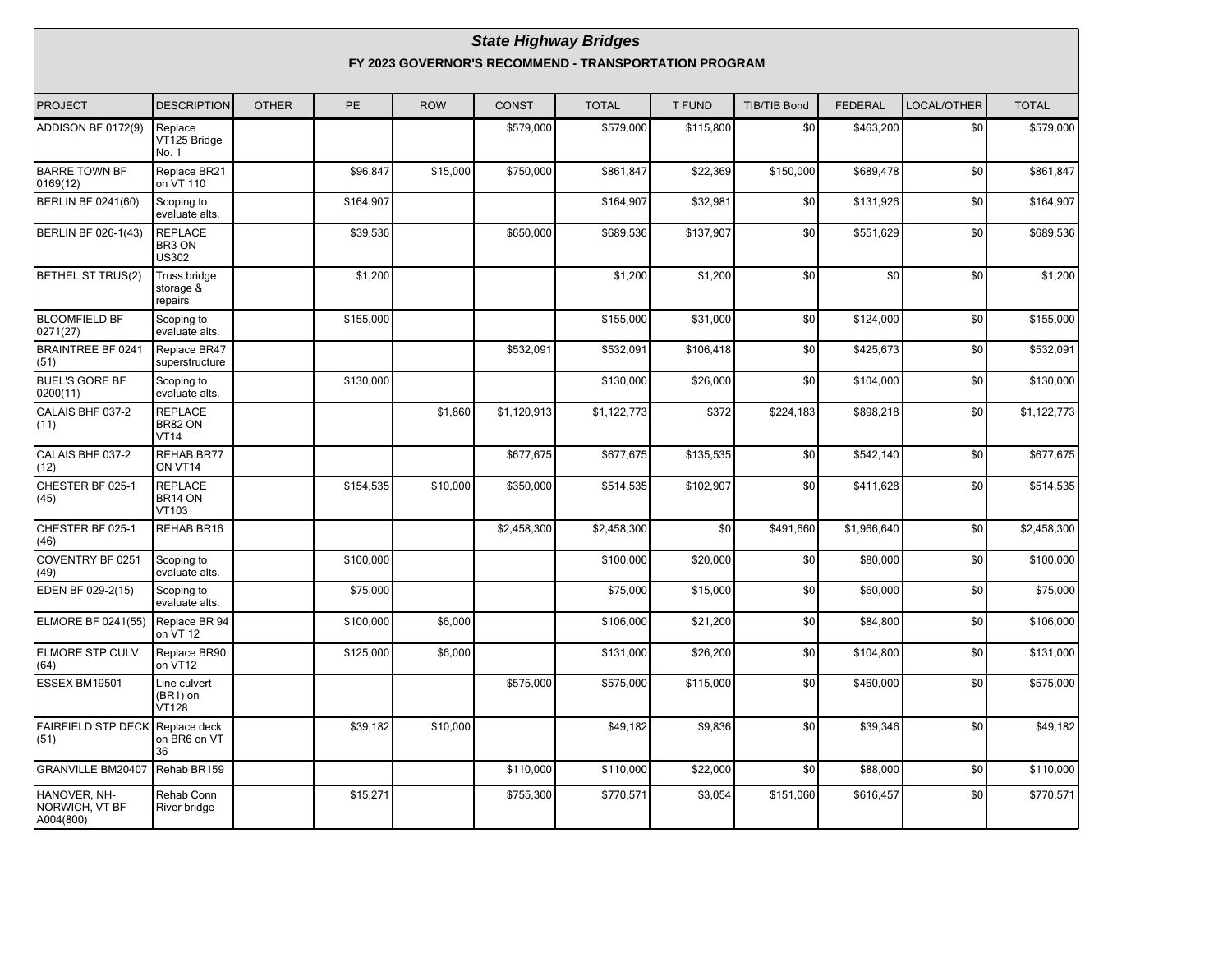#### **State Highway Bridges FY 2023 GOVERNOR'S RECOMMEND - TRANSPORTATION PROGRAM**

| <b>PROJECT</b>                                                  | <b>DESCRIPTION</b>                            | <b>OTHER</b> | PE        | <b>ROW</b> | <b>CONST</b> | <b>TOTAL</b> | <b>T FUND</b> | <b>TIB/TIB Bond</b> | <b>FEDERAL</b> | LOCAL/OTHER     | <b>TOTAL</b> |
|-----------------------------------------------------------------|-----------------------------------------------|--------------|-----------|------------|--------------|--------------|---------------|---------------------|----------------|-----------------|--------------|
| <b>HARTFORD</b><br>(QUECHEE) NH 020-2<br>(45)                   | Rehab<br>Quechee<br>Gorge Bridge              |              | \$25,000  |            | \$1,500,000  | \$1,525,000  | \$5,000       | \$300,000           | \$1,220,000    | \$0             | \$1,525,000  |
| <b>IRASBURG STP</b><br>DECK(50)                                 | <b>Replace Deck</b><br>BR124 on VT<br>14      |              | \$75,000  | \$20,000   |              | \$95,000     | \$19,000      | \$0                 | \$76,000       | \$0             | \$95,000     |
| KILLINGTON BF 020-2<br>(42)                                     | <b>REPLACE</b><br>BR33 ON US4                 |              | \$16,028  |            | \$700,000    | \$716,028    | \$3,206       | \$140,000           | \$572,822      | \$0             | \$716,028    |
| KILLINGTON BF 020-2 Replace BR30<br>(50)                        | on US4                                        |              | \$155,000 |            | \$531,250    | \$686,250    | \$137,250     | \$0                 | \$549,000      | \$0             | \$686,250    |
| LITTLETON-<br><b>WATERFORD BF</b><br>A003(594)                  | Rehab Conn<br><b>River Bridge</b>             |              | \$125,000 |            |              | \$125,000    | \$25,000      | \$0                 | \$100,000      | \$0             | \$125,000    |
| LOWELL BF 029-2(14)                                             | <b>REPLACE</b><br>BR234 ON<br>VT100           |              | \$12,428  |            |              | \$12,428     | \$2,486       | \$0                 | \$9,942        | \$0             | \$12,428     |
| <b>LOWELL STP CULV</b><br>(65)                                  | Replace<br>BR237 on<br>VT100                  |              | \$41,258  | \$10,000   |              | \$51,258     | \$10,252      | \$0                 | \$41,006       | \$0             | \$51,258     |
| LUDLOW BF 013-3<br>(16)                                         | Replace<br><b>BR102 on</b><br>VT100           |              | \$80,000  | \$50,000   |              | \$130,000    | \$26,000      | \$0                 | \$104,000      | \$0             | \$130,000    |
| LUNENBURG BF 028-<br>4(34)                                      | Scoping to<br>evaluate alts.                  |              | \$190,000 |            |              | \$190,000    | \$38,000      | \$0                 | \$152,000      | $$0$$           | \$190,000    |
| LYME-THETFORD BF<br>A000(394)                                   | CONNECTICU<br><b>T RIVER</b><br><b>BRIDGE</b> |              |           |            | \$900,000    | \$900,000    | \$170,280     | \$0                 | \$729,720      | \$0             | \$900,000    |
| MIDDLEBURY ER P20<br>$-1(503)$                                  | Permanent<br>repairs                          |              | \$5,000   |            | \$100,000    | \$105,000    | \$19,866      | \$0                 | \$85,134       | \$0             | \$105,000    |
| <b>MIDDLEBURY WCRS</b><br>(23)                                  | REPLACE<br><b>BRIDGES</b><br><b>OVER VTR</b>  |              |           |            | \$50,000     | \$50,000     | \$2,500       | \$0                 | \$47,500       | \$0             | \$50,000     |
| MONTGOMERY STP<br><b>DECK(40)C/2</b>                            | Replace deck<br>on BR19                       |              |           |            | \$2,249,670  | \$2,249,670  | \$0           | \$449,934           | \$1,799,736    | \$0             | \$2,249,670  |
| MONTGOMERY STP<br>DECK(47)                                      | Rehab BR20<br>deck                            |              |           |            | \$2,159,908  | \$2,159,908  | \$0           | \$431,982           | \$1,727,926    | \$0             | \$2,159,908  |
| NORTH HERO BF 028<br>$-1(30)$                                   | <b>REHAB BR5</b>                              |              |           |            | \$6,553,054  | \$6,553,054  | \$0           | \$1,310,611         | \$5,242,443    | \$0             | \$6,553,054  |
| <b>NORTH HERO-</b><br>GRAND ISLE BHF 028 BR8 ON US2<br>$-1(26)$ | <b>REPLACE</b>                                |              |           |            | \$8,000,000  | \$8,000,000  | \$0           | \$1,200,000         | \$6,800,000    | \$0             | \$8,000,000  |
| NORTON BM20904                                                  | Rehab BR44                                    |              |           |            | \$125,000    | \$125,000    | \$25,000      | \$0                 | \$100,000      | $\overline{60}$ | \$125,000    |
| PITTSFORD BF 019-3<br>(59)                                      | <b>REPLACE</b><br><b>BR108</b>                |              |           |            | \$2,000,000  | \$2,000,000  | \$0           | \$400,000           | \$1,600,000    | \$0             | \$2,000,000  |
| PLYMOUTH STP<br>DECK(52)                                        | Replace deck<br>on BR107                      |              | \$93,379  |            | \$400,000    | \$493,379    | \$98,676      | \$0                 | \$394,703      | \$0             | \$493,379    |
| RANDOLPH BM20408                                                | Rehab BR37                                    |              |           |            | \$82,500     | \$82,500     | \$16,500      | \$0                 | \$66,000       | \$0             | \$82,500     |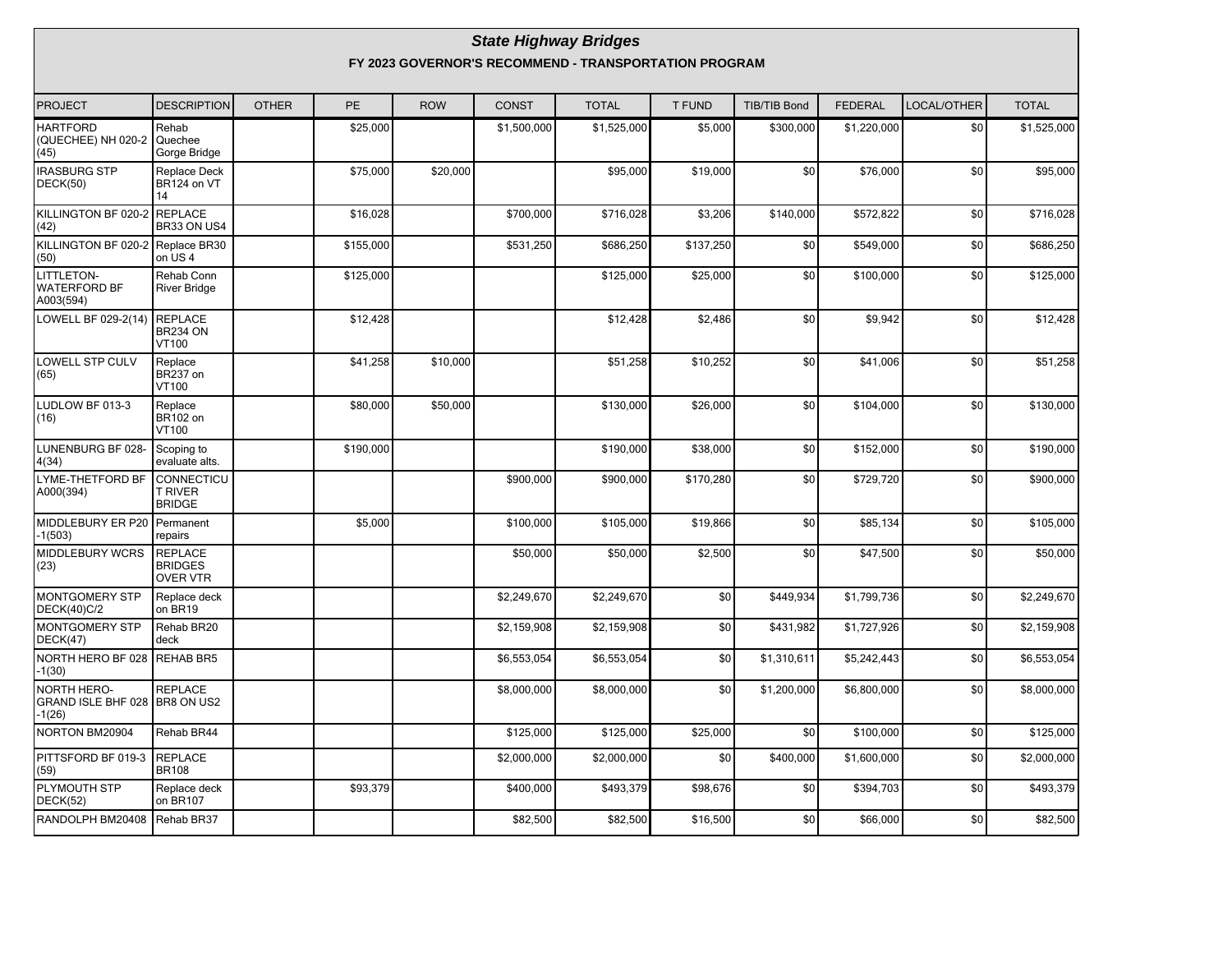#### **State Highway Bridges FY 2023 GOVERNOR'S RECOMMEND - TRANSPORTATION PROGRAM**

| PROJECT                                 | <b>DESCRIPTION</b>                                  | <b>OTHER</b> | <b>PE</b>            | <b>ROW</b> | <b>CONST</b>          | <b>TOTAL</b> | <b>T FUND</b> | <b>TIB/TIB Bond</b> | <b>FEDERAL</b> | LOCAL/OTHER | <b>TOTAL</b>            |
|-----------------------------------------|-----------------------------------------------------|--------------|----------------------|------------|-----------------------|--------------|---------------|---------------------|----------------|-------------|-------------------------|
| READSBORO BF<br>0102(16)                | REPLACE<br>BR25 ON<br>VT100                         |              | \$1                  |            | \$5,000,000           | \$5,000,001  | \$0           | \$1,000,000         | \$4,000,001    | \$0         | \$5,000,001             |
| RICHFORD ER P20-1<br>(806)C/2           | Replace BR30<br>on VT105                            |              |                      |            | \$1,556,250           | \$1,556,250  | \$0           | \$294,443           | \$1,261,808    | \$0         | \$1,556,250             |
| ROCKINGHAM BF<br>0113(83)               | Replace BR38<br>on US <sub>5</sub>                  |              | \$87,340             |            |                       | \$87,340     | \$17,468      | \$0                 | \$69,872       | \$0         | \$87,340                |
| ROCKINGHAM BF 025<br>$-1(48)$           | Scope to<br>evaluate alts.                          |              | \$255,000            | \$7,000    |                       | \$262,000    | \$52,400      | \$0                 | \$209,600      | \$0         | \$262,000               |
| <b>ROCKINGHAM</b><br>BM20204            | Rehab BR41                                          |              |                      |            | \$110,000             | \$110,000    | \$22,000      | \$0                 | \$88,000       | \$0         | \$110,000               |
| <b>ROCKINGHAM NH</b><br><b>CULV(66)</b> | Replace BR6<br>on VT103                             |              | \$130,000            |            | \$200,000             | \$330,000    | \$66,000      | \$0                 | \$264,000      | \$0         | \$330,000               |
| ROYALTON BF 0147<br>(29)                | Replace BR24,<br><b>NECR</b> over<br><b>VT14</b>    |              | \$200,000            |            | \$400,000             | \$600,000    | \$105,365     | \$14,635            | \$480,000      | \$0         | \$600,000               |
| SEARSBURG BF 010-<br>1(50)              | <b>REPLACE</b><br>BR20 ON VT9                       |              | $\overline{$19,523}$ |            | \$1,500,000           | \$1,519,523  | \$3,905       | \$300,000           | \$1,215,618    | \$0         | \$1,519,523             |
| <b>SHAFTSBURY STP</b><br>$014 - 1(6)$   | Replace BR1<br>on VT67                              |              | \$50,000             | \$35,000   |                       | \$85,000     | \$17,000      | \$0                 | \$68,000       | \$0         | \$85,000                |
| <b>SPRINGFIELD</b><br>BM19201           | Place invert on<br><b>VT106 BR4</b>                 |              | \$85,000             |            |                       | \$85,000     | \$17,000      | \$0                 | \$68,000       | \$0         | \$85,000                |
| <b>STATEWIDE</b>                        | State Bridge<br>project TBI                         |              | \$1,500,000          |            | \$500,000             | \$2,000,000  | \$400,000     | \$0                 | \$1,600,000    | \$0         | \$2,000,000             |
| <b>STATEWIDE</b>                        | LARGE<br><b>CULVERT</b><br>REPLACE/RE<br><b>HAB</b> |              | \$1,000,000          |            |                       | \$1,000,000  | \$200,000     | \$0                 | \$800,000      | \$0         | \$1,000,000             |
| STATEWIDE                               | <b>State Bridges</b><br>TBI                         |              | \$250,000            |            | \$5,000,000           | \$5,250,000  | \$1,050,000   | \$0                 | \$4,200,000    | \$0         | $\overline{$}5,250,000$ |
| <b>STATEWIDE</b>                        | Emergent<br>Need projects<br><b>TBI</b>             |              | \$50,000             |            | \$2,000,000           | \$2,050,000  | \$410,000     | \$0                 | \$1,640,000    | \$0         | \$2,050,000             |
| <b>STATEWIDE BR NBIS</b><br>(38)        | On-System<br>Bridge Insp.                           | \$850,000    |                      |            |                       | \$850,000    | \$170,000     | \$0                 | \$680,000      | \$0         | \$850,000               |
| SUNDERLAND<br>BM20102                   | Rehab BR19-5                                        |              | \$4,000              |            | $\overline{$}200,000$ | \$204,000    | \$40,800      | \$0                 | \$163,200      | \$0         | \$204,000               |
| TOPSHAM BF 031-1<br>(13)                | Replace BR23<br>on VT25                             |              | \$95,000             |            |                       | \$95,000     | \$19,000      | \$0                 | \$76,000       | \$0         | \$95,000                |
| <b>WATERBURY BF</b><br>0284(33)         | REHAB BR44<br>ON US2                                |              | \$100,000            |            |                       | \$100,000    | \$20,000      | \$0                 | \$80,000       | \$0         | \$100.000               |
| <b>WILLISTON BF 5500</b><br>(19)        | Scoping to<br>evaluate alts.                        |              | \$200,000            |            |                       | \$200,000    | \$40,000      | \$0                 | \$160,000      | \$0         | \$200,000               |
| <b>WORCESTER BF</b><br>0241(56)         | Replace BR 87<br>on VT 12                           |              | \$150,000            | \$6,000    |                       | \$156,000    | \$31,200      | \$0                 | \$124,800      | \$0         | \$156,000               |
| <b>WORCESTER BF</b><br> 0241(57)        | Replace BR 89<br>on VT 12                           |              | \$135,000            |            |                       | \$135,000    | \$27,000      | \$0                 | \$108,000      | \$0         | \$135,000               |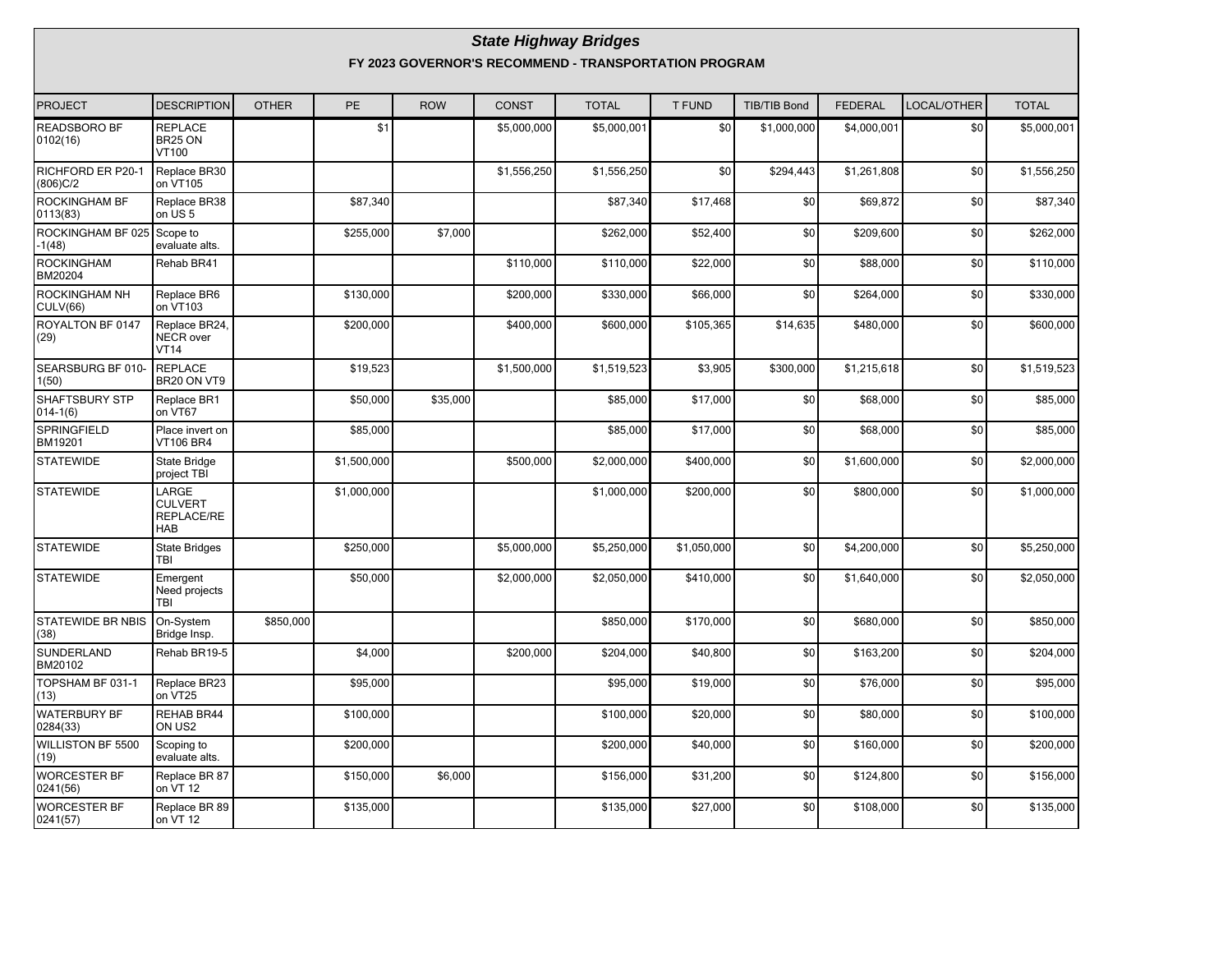|                                    | <b>State Highway Bridges</b><br>FY 2023 GOVERNOR'S RECOMMEND - TRANSPORTATION PROGRAM |              |              |             |              |                            |             |                     |                |             |              |  |  |
|------------------------------------|---------------------------------------------------------------------------------------|--------------|--------------|-------------|--------------|----------------------------|-------------|---------------------|----------------|-------------|--------------|--|--|
| <b>PROJECT</b>                     | <b>DESCRIPTION</b>                                                                    | <b>OTHER</b> | <b>PE</b>    | <b>ROW</b>  | <b>CONST</b> | <b>TOTAL</b>               | T FUND      | <b>TIB/TIB Bond</b> | <b>FEDERAL</b> | LOCAL/OTHER | <b>TOTAL</b> |  |  |
| <b>WORCESTER BF</b><br> 0241(59)   | Replace BR84<br>ION VT12                                                              |              | \$95,000     | \$15,000    |              | \$110,000                  | \$22,000    | \$0                 | \$88,000       | \$0         | \$110,000    |  |  |
| <b>TOTAL State Highway Bridges</b> | \$191,860                                                                             | \$50,375,911 | \$57,838,207 | \$4,274,933 | \$6,858,507  | \$46,704,767               | sol         | \$57,838,207        |                |             |              |  |  |
|                                    |                                                                                       |              |              |             |              | <b>Total Appropriation</b> | \$4,274,933 | \$6,858,507         | \$46,704,767   | \$0         | \$57,838,207 |  |  |
|                                    |                                                                                       |              |              |             |              |                            |             |                     |                |             |              |  |  |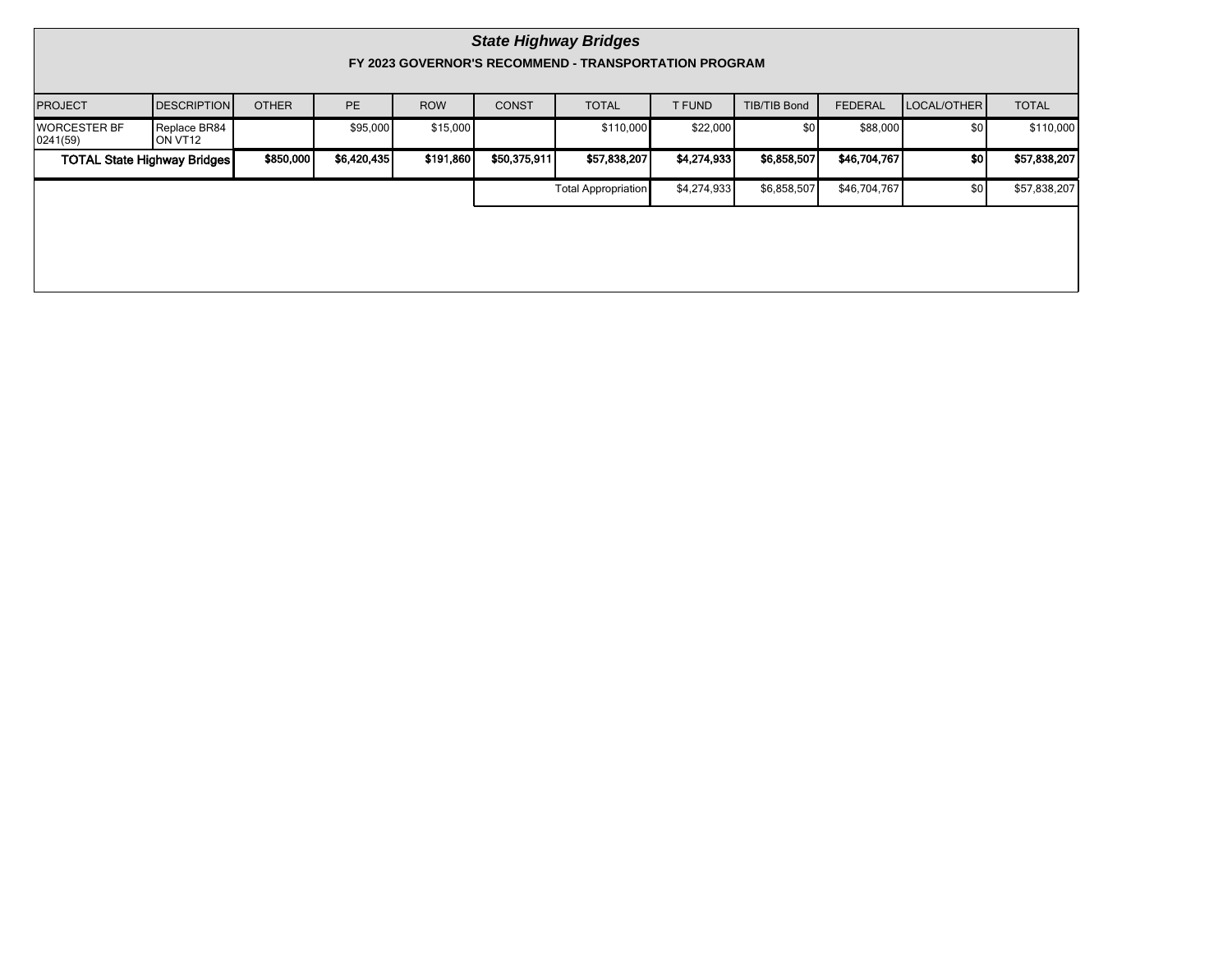# **STATE HIGHWAY BRIDGES**

|              | <b>Estimated</b><br><b>Budget Year</b><br>FY 2023 | Projected<br>FY 2024 | Projected<br>FY 2025 | Projected<br>FY 2026 |  |  |
|--------------|---------------------------------------------------|----------------------|----------------------|----------------------|--|--|
| <b>PE</b>    | \$6,420,435                                       | \$4,343,288          | \$3,276,795          | \$2,510,000          |  |  |
| <b>ROW</b>   | \$191,860                                         | \$88,000             | \$75,000             | \$75,000             |  |  |
| <b>CONST</b> | \$50,375,911                                      | \$59,029,351         | \$44,423,947         | \$63,589,069         |  |  |
| <b>OTHER</b> | \$850,000                                         | \$850,000            | \$850,000            | \$850,000            |  |  |
| <b>TOTAL</b> | \$57,838,207                                      | \$64,310,638         | \$48,625,742         | \$67,024,069         |  |  |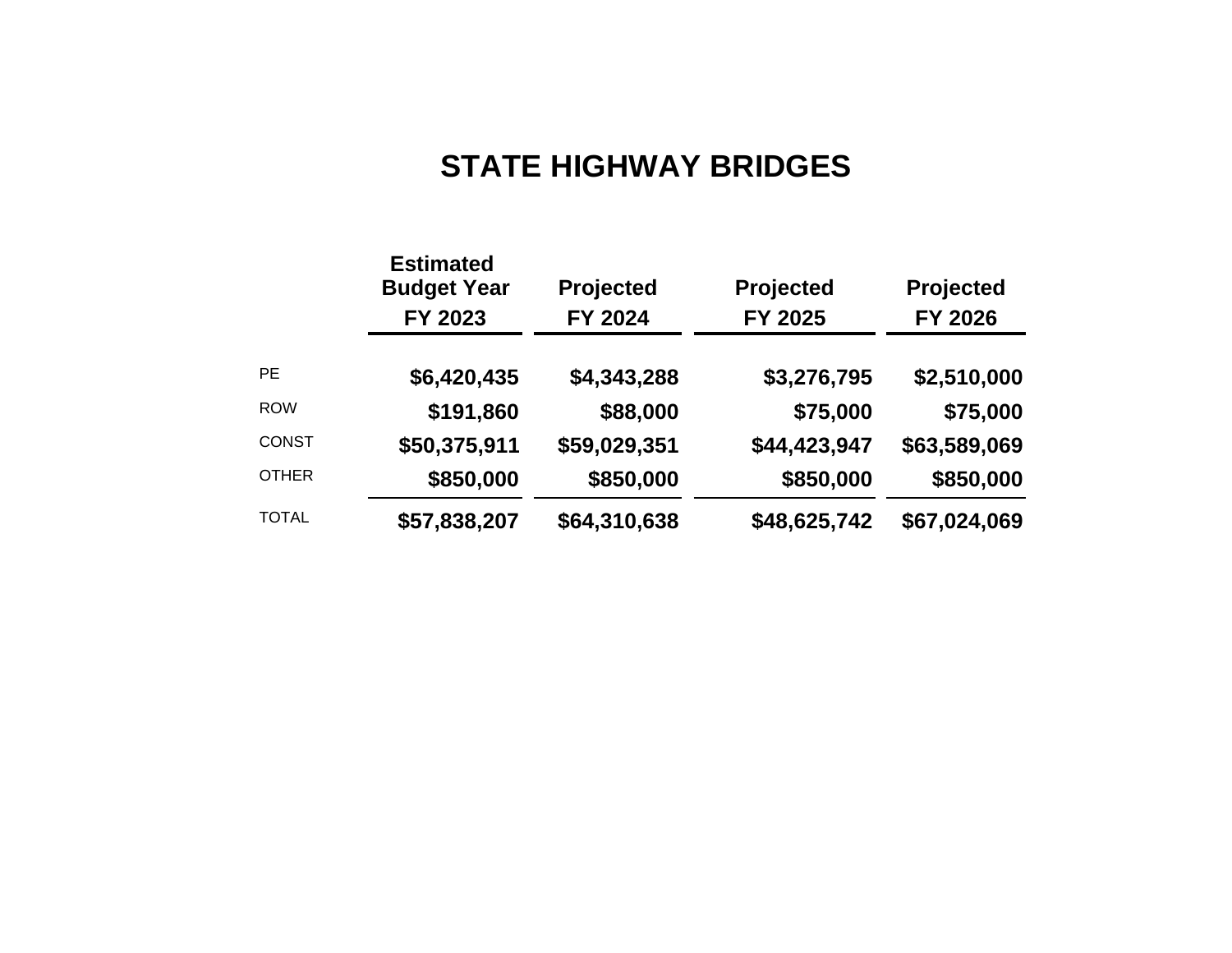| <b>PROJECT INFORMATION</b>                                                      | <b>PHASE</b><br><b>AND</b><br><b>FUNDING</b> | <b>ESTIMATED</b><br><b>TOTAL COST</b>                                              | <b>ACTUAL</b><br><b>EXPENDED</b><br><b>THRU FY 2021</b> | <b>ESTIMATED</b><br><b>CURRENT YEAR   BUDGET YEAR</b><br>FY 2022 | <b>ESTIMATED</b><br>FY 2023 | <b>PROJECTED</b><br>FY 2024 | <b>PROJECTED</b><br>FY 2025 | <b>PROJECTED</b><br>FY 2026 | <b>ESTIMATED</b><br><b>COST TO</b><br><b>COMPLETE</b> |
|---------------------------------------------------------------------------------|----------------------------------------------|------------------------------------------------------------------------------------|---------------------------------------------------------|------------------------------------------------------------------|-----------------------------|-----------------------------|-----------------------------|-----------------------------|-------------------------------------------------------|
| <b>STATE HIGHWAY BRIDGES</b>                                                    | PE                                           | 171,950                                                                            | 150,762                                                 | 21,187                                                           | $\mathbf{0}$                | $\boldsymbol{0}$            | 0                           | 0                           | $\mathbf{0}$                                          |
| <b>ADDISON</b>                                                                  | <b>ROW</b>                                   | $\bf{0}$                                                                           | 0                                                       | O                                                                |                             | 0                           |                             |                             | $\bf{0}$                                              |
| BF 0172(9)                                                                      | CONST                                        | 600,000                                                                            | 874                                                     | 20,126                                                           | 579,000                     | O                           |                             |                             | $\mathbf{0}$                                          |
|                                                                                 | <b>OTHER</b>                                 | $\Omega$                                                                           | $\bf{0}$                                                | $\bf{0}$                                                         | $\mathbf{0}$                | 0                           | 0                           |                             | $\mathbf{0}$                                          |
|                                                                                 | <b>TOTAL</b>                                 | 771,950                                                                            | 151,636                                                 | 41,313                                                           | 579,000                     | $\mathbf 0$                 | $\mathbf{0}$                | $\mathbf{0}$                | $\mathbf{0}$                                          |
| Route:<br>$VT-125$                                                              |                                              | Description: Replace Bridge No. 1 (short) on VT-125 in Addison over Wards Creek.   |                                                         |                                                                  |                             |                             |                             |                             |                                                       |
| YearAdded: 2017<br>Project Manager:<br>Robert Young<br>802-595-2358             | <b>Comments:</b>                             |                                                                                    |                                                         |                                                                  |                             |                             |                             |                             |                                                       |
| <b>STATE HIGHWAY BRIDGES</b>                                                    | PE                                           | 529,735                                                                            | 282,889                                                 | 150,000                                                          | 96,847                      | 0                           | 0                           | $\bf{0}$                    | $\mathbf{0}$                                          |
| <b>BARRE TOWN</b>                                                               | <b>ROW</b>                                   | 90,000                                                                             | 0                                                       | 75,000                                                           | 15,000                      | O                           | ŋ                           |                             | $\mathbf{0}$                                          |
| BF 0169(12)                                                                     | CONST                                        | 2,748,416                                                                          | 0                                                       | 0                                                                | 750,000                     | 1,998,416                   |                             |                             | 0                                                     |
|                                                                                 | <b>OTHER</b>                                 | $\Omega$                                                                           | 0                                                       |                                                                  | $\bf{0}$                    |                             | 0                           |                             | $\mathbf{0}$                                          |
|                                                                                 | <b>TOTAL</b>                                 | 3,368,152                                                                          | 282,889                                                 | 225,000                                                          | 861,847                     | 1,998,416                   | $\mathbf 0$                 | $\bf{0}$                    | $\mathbf{0}$                                          |
| Route:<br>$VT-110$<br>YearAdded: 2014                                           | <b>Comments:</b>                             | Description: REPLACEMENT OF BRIDGE NO. 21 ON VT110 IN BARRE TOWN, OVER JAIL BROOK. |                                                         |                                                                  |                             |                             |                             |                             |                                                       |
| Project Manager:<br>Thilliyar Mahendraratnam<br>802-917-2758                    |                                              |                                                                                    |                                                         |                                                                  |                             |                             |                             |                             |                                                       |
| <b>STATE HIGHWAY BRIDGES</b>                                                    | PE                                           | 612,839                                                                            | 433,303                                                 | 140,000                                                          | 39,536                      | 0                           | $\overline{0}$              | $\bf{0}$                    | $\overline{0}$                                        |
| <b>BERLIN</b>                                                                   | <b>ROW</b>                                   | 100,000                                                                            | 0                                                       | 100,000                                                          | $\bf{0}$                    |                             |                             |                             | $\mathbf{0}$                                          |
| BF 026-1(43)                                                                    | <b>CONST</b>                                 | 4,239,488                                                                          | 0                                                       | 0                                                                | 650,000                     | 3,589,488                   | 0                           |                             | $\mathbf{0}$                                          |
|                                                                                 | <b>OTHER</b>                                 | $\Omega$                                                                           | $\bf{0}$                                                |                                                                  | $\mathbf{0}$                | ŋ                           | 0                           |                             | $\mathbf{0}$                                          |
|                                                                                 | <b>TOTAL</b>                                 | 4,952,327                                                                          | 433,303                                                 | 240.000                                                          | 689,536                     | 3,589,488                   | $\mathbf{0}$                | $\mathbf{0}$                | $\mathbf{0}$                                          |
| Route:<br><b>US-302</b>                                                         |                                              | Description: REPLACE BRIDGE NO. 3 ON US302 IN BERLIN, OVER THE STEVENS BRANCH.     |                                                         |                                                                  |                             |                             |                             |                             |                                                       |
| YearAdded: 2014<br>Project Manager:<br>Thilliyar Mahendraratnam<br>802-917-2758 | <b>Comments:</b>                             |                                                                                    |                                                         |                                                                  |                             |                             |                             |                             |                                                       |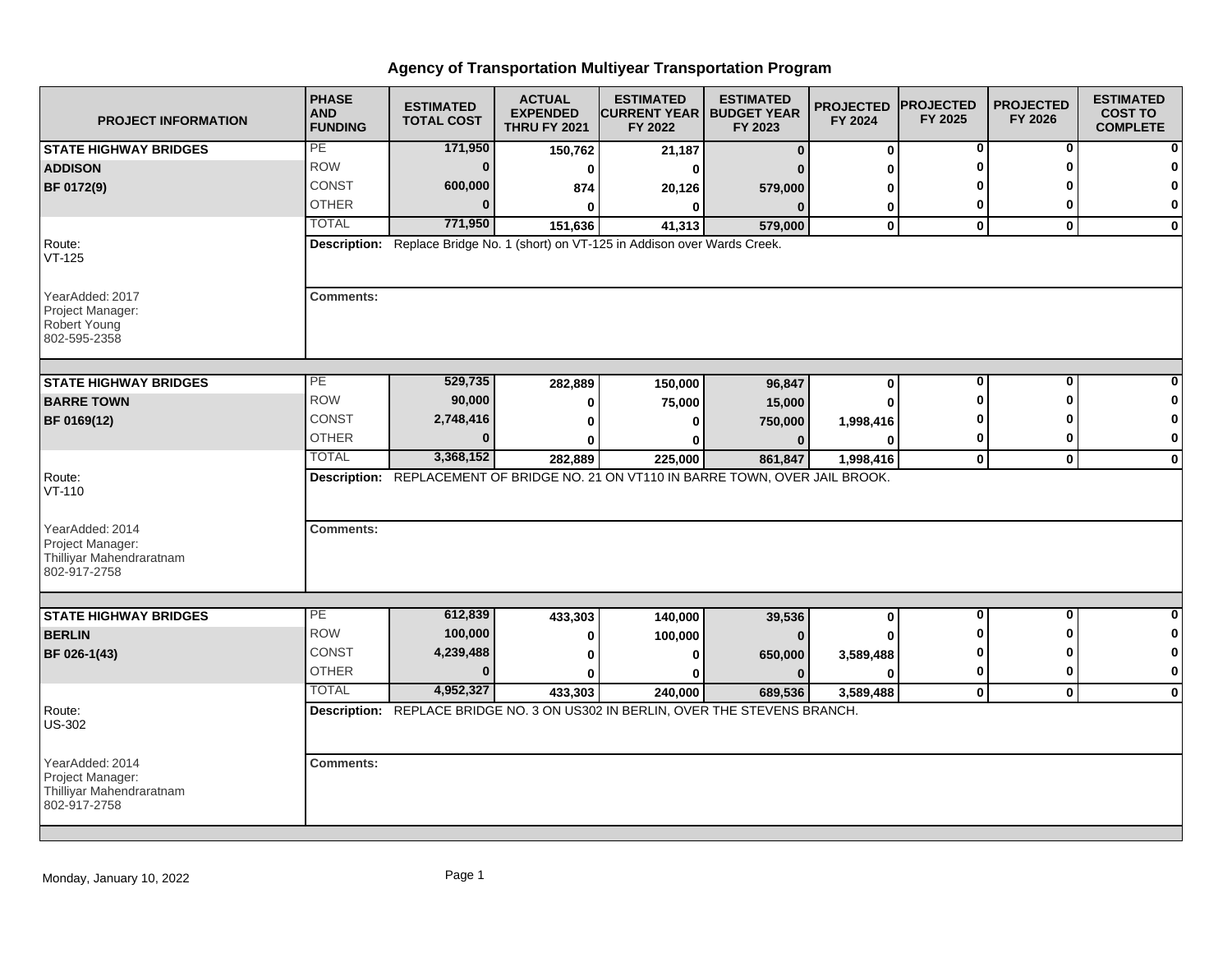| <b>PROJECT INFORMATION</b>                                                 | <b>PHASE</b><br><b>AND</b><br><b>FUNDING</b> | <b>ESTIMATED</b><br><b>TOTAL COST</b> | <b>ACTUAL</b><br><b>EXPENDED</b><br><b>THRU FY 2021</b> | <b>ESTIMATED</b><br><b>CURRENT YEAR I BUDGET YEAR</b><br>FY 2022                                  | <b>ESTIMATED</b><br>FY 2023 | <b>PROJECTED</b><br>FY 2024 | <b>PROJECTED</b><br>FY 2025 | <b>PROJECTED</b><br>FY 2026 | <b>ESTIMATED</b><br><b>COST TO</b><br><b>COMPLETE</b> |
|----------------------------------------------------------------------------|----------------------------------------------|---------------------------------------|---------------------------------------------------------|---------------------------------------------------------------------------------------------------|-----------------------------|-----------------------------|-----------------------------|-----------------------------|-------------------------------------------------------|
| <b>STATE HIGHWAY BRIDGES</b>                                               | PE                                           | 269,839                               | 152,881                                                 | 116,958                                                                                           | $\bf{0}$                    | 0                           | 0                           | 0                           | ŋ                                                     |
| <b>BRAINTREE</b>                                                           | <b>ROW</b>                                   | 10,000                                | 4,766                                                   | 5,234                                                                                             |                             | ŋ                           | O                           | O                           |                                                       |
| BF 0241(51)                                                                | <b>CONST</b>                                 | 732,091                               | 0                                                       | 200,000                                                                                           | 532,091                     | 0                           | n                           |                             | O                                                     |
|                                                                            | <b>OTHER</b>                                 | $\bf{0}$                              | 0                                                       | 0                                                                                                 | $\mathbf{0}$                | 0                           | 0                           | 0                           | 0                                                     |
|                                                                            | <b>TOTAL</b>                                 | 1,011,930                             | 157,647                                                 | 322,192                                                                                           | 532,091                     | $\bf{0}$                    | $\mathbf{0}$                | $\mathbf{0}$                | $\mathbf 0$                                           |
| Route:<br>$VT-12$                                                          |                                              |                                       |                                                         | Description: SUPERSTRUCTURE REPLACEMENT OF BRIDGE NO. 47 WITH RELATED APPROACH WORK.              |                             |                             |                             |                             |                                                       |
| YearAdded: 2014<br>Project Manager:<br><b>Robert Young</b><br>802-595-2358 | <b>Comments:</b>                             |                                       |                                                         |                                                                                                   |                             |                             |                             |                             |                                                       |
| <b>STATE HIGHWAY BRIDGES</b>                                               | PЕ                                           | 415,241                               | 415,241                                                 | $\bf{0}$                                                                                          | $\Omega$                    | $\mathbf{0}$                | $\bf{0}$                    | $\bf{0}$                    |                                                       |
| <b>CALAIS</b>                                                              | <b>ROW</b>                                   | 5,000                                 | 3,140                                                   | 0                                                                                                 | 1,860                       | 0                           | ŋ                           | ŋ                           |                                                       |
| BHF 037-2(11)                                                              | CONST                                        | 1,568,452                             | 47,538                                                  | 400,000                                                                                           | 1,120,913                   | U                           | o                           | n                           | 0                                                     |
|                                                                            | <b>OTHER</b>                                 | $\Omega$                              |                                                         | O                                                                                                 |                             | 0                           | 0                           | 0                           | 0                                                     |
|                                                                            | <b>TOTAL</b>                                 | 1,988,692                             | 465,919                                                 | 400,000                                                                                           | 1,122,773                   | $\mathbf 0$                 | $\mathbf{0}$                | $\mathbf 0$                 | $\mathbf 0$                                           |
| Route:<br>$VT-14$                                                          |                                              |                                       |                                                         | Description: REPLACEMENT OF BRIDGE NO. 82 ON VT14 IN CALAIS, OVER KINGSBURY BRANCH.               |                             |                             |                             |                             |                                                       |
| YearAdded: 2013<br>Project Manager:<br>Gary Laroche<br>802-917-8514        | <b>Comments:</b>                             |                                       |                                                         |                                                                                                   |                             |                             |                             |                             |                                                       |
|                                                                            | PE                                           | 312,343                               |                                                         |                                                                                                   |                             |                             | $\mathbf 0$                 | $\mathbf{0}$                | $\bf{0}$                                              |
| <b>STATE HIGHWAY BRIDGES</b><br><b>CALAIS</b>                              | <b>ROW</b>                                   | $\bf{0}$                              | 312,343                                                 | $\bf{0}$                                                                                          | $\bf{0}$                    | 0                           | O                           | 0                           | 0                                                     |
|                                                                            | CONST                                        | 1,072,862                             | 0                                                       | 0                                                                                                 |                             | 0                           | ŋ                           | ŋ                           | $\bf{0}$                                              |
| BHF 037-2(12)                                                              | <b>OTHER</b>                                 | $\bf{0}$                              | 45,187<br>$\mathbf{0}$                                  | 350,000<br>$\bf{0}$                                                                               | 677,675<br>$\Omega$         | 0                           | 0                           | 0                           | 0                                                     |
|                                                                            | <b>TOTAL</b>                                 | 1,385,205                             | 357,530                                                 |                                                                                                   |                             | 0<br>$\mathbf{0}$           | $\mathbf{0}$                | $\mathbf{0}$                | $\mathbf 0$                                           |
| Route:<br>$VT-14$                                                          |                                              |                                       |                                                         | 350,000<br>Description: REHABILITATION OF BRIDGE NO. 77 ON VT14 IN CALAIS, OVER KINGSBURY BRANCH. | 677,675                     |                             |                             |                             |                                                       |
| YearAdded: 2013<br>Project Manager:<br>Gary Laroche<br>802-917-8514        | <b>Comments:</b>                             |                                       |                                                         |                                                                                                   |                             |                             |                             |                             |                                                       |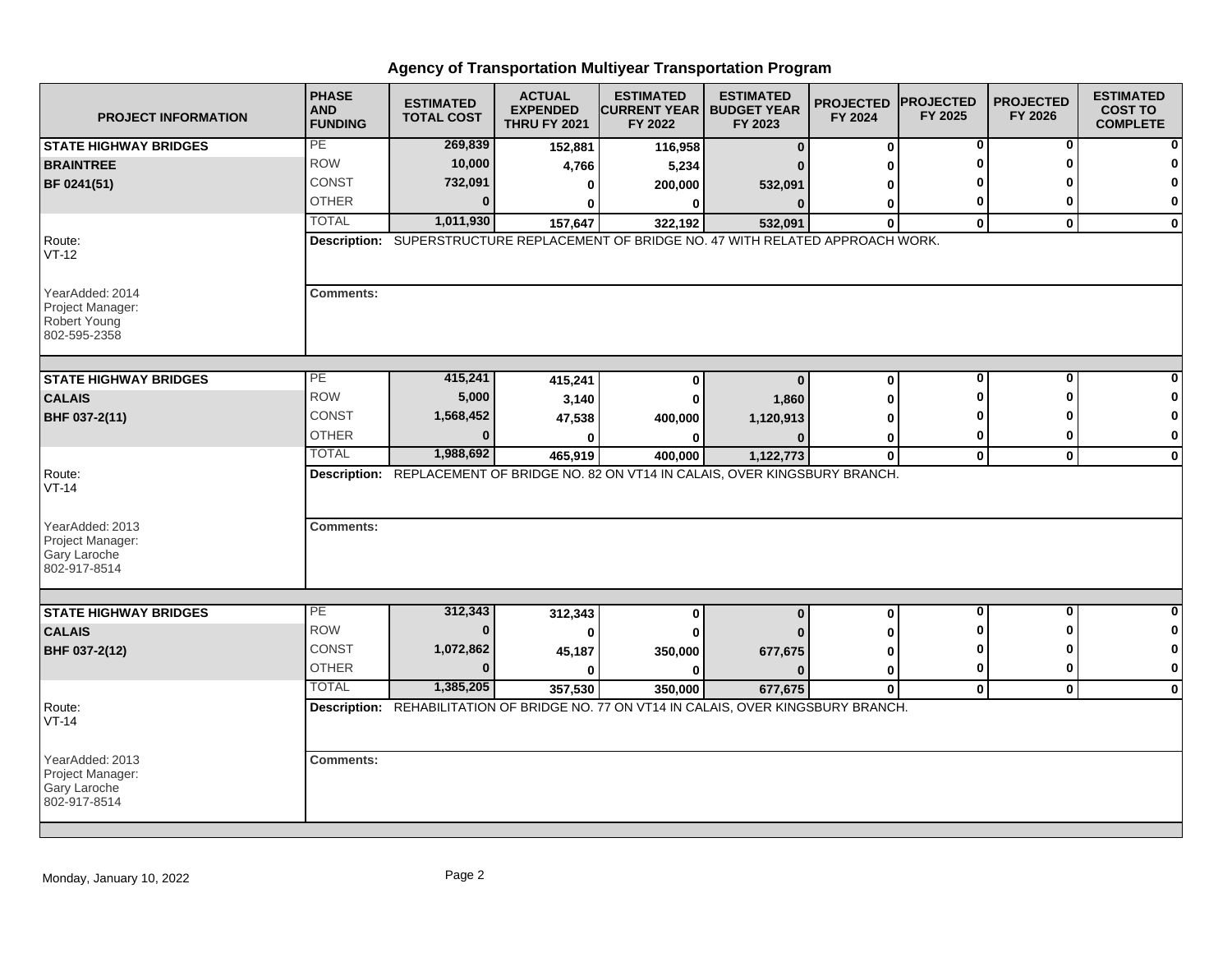| <b>PROJECT INFORMATION</b>                                                      | <b>PHASE</b><br><b>AND</b><br><b>FUNDING</b> | <b>ESTIMATED</b><br><b>TOTAL COST</b> | <b>ACTUAL</b><br><b>EXPENDED</b><br><b>THRU FY 2021</b> | <b>ESTIMATED</b><br><b>CURRENT YEAR   BUDGET YEAR</b><br>FY 2022                                                        | <b>ESTIMATED</b><br>FY 2023 | <b>PROJECTED</b><br>FY 2024 | <b>PROJECTED</b><br>FY 2025 | <b>PROJECTED</b><br>FY 2026 | <b>ESTIMATED</b><br><b>COST TO</b><br><b>COMPLETE</b> |
|---------------------------------------------------------------------------------|----------------------------------------------|---------------------------------------|---------------------------------------------------------|-------------------------------------------------------------------------------------------------------------------------|-----------------------------|-----------------------------|-----------------------------|-----------------------------|-------------------------------------------------------|
| <b>STATE HIGHWAY BRIDGES</b>                                                    | PE                                           | 641,918                               | 172,383                                                 | 315,000                                                                                                                 | 154,535                     | 0                           | 0                           | 0                           |                                                       |
| <b>CHESTER</b>                                                                  | <b>ROW</b>                                   | 10,000                                | 0                                                       | ŋ                                                                                                                       | 10,000                      |                             | $\Omega$                    |                             |                                                       |
| BF 025-1(45)                                                                    | <b>CONST</b>                                 | 8,625,000                             | 0                                                       | 0                                                                                                                       | 350,000                     | 4,400,000                   | 3,875,000                   |                             | O                                                     |
|                                                                                 | <b>OTHER</b>                                 | $\Omega$                              | 0                                                       | 0                                                                                                                       | $\mathbf{0}$                | $\bf{0}$                    | $\mathbf{0}$                | ŋ                           | 0                                                     |
|                                                                                 | <b>TOTAL</b>                                 | 9,276,918                             | 172,383                                                 | 315,000                                                                                                                 | 514,535                     | 4,400,000                   | 3,875,000                   | $\bf{0}$                    | $\bf{0}$                                              |
| Route:<br>$VT-103$                                                              |                                              |                                       |                                                         | Description: REPLACEMENT OF BRIDGE NO. 14 ON VT103 IN CHESTER, OVER THE WILLIAMS RIVER AND THE GREEN MOUNTAIN RAILROAD. |                             |                             |                             |                             |                                                       |
| YearAdded: 2014<br>Project Manager:<br>Carolyn Cota<br>802-917-4891             | <b>Comments:</b>                             |                                       |                                                         |                                                                                                                         |                             |                             |                             |                             |                                                       |
| <b>STATE HIGHWAY BRIDGES</b>                                                    | PE                                           | 483,937                               | 414,787                                                 | 69,150                                                                                                                  | $\bf{0}$                    | $\mathbf 0$                 | 0                           | $\bf{0}$                    |                                                       |
| <b>CHESTER</b>                                                                  | <b>ROW</b>                                   | 45,000                                | 15,932                                                  | 29,068                                                                                                                  |                             | O                           | ŋ                           | ŋ                           |                                                       |
| BF 025-1(46)                                                                    | <b>CONST</b>                                 | 2,798,391                             | $\bf{0}$                                                | 342,000                                                                                                                 | 2,458,300                   | O                           |                             |                             | $\mathbf 0$                                           |
|                                                                                 | <b>OTHER</b>                                 | $\mathbf{0}$                          |                                                         |                                                                                                                         |                             | 0                           | 0                           | 0                           | 0                                                     |
|                                                                                 | <b>TOTAL</b>                                 | 3,327,328                             | 430,719                                                 | 440,218                                                                                                                 | 2,458,300                   | $\mathbf 0$                 | $\mathbf 0$                 | $\mathbf 0$                 | $\mathbf 0$                                           |
| Route:<br>$VT-103$                                                              |                                              |                                       |                                                         | Description: Replace deck and rails on Bridge No. 16 on VT-103 in Chester over Williams River.                          |                             |                             |                             |                             |                                                       |
| YearAdded: 2017<br>Project Manager:<br>Thilliyar Mahendraratnam<br>802-917-2758 | <b>Comments:</b>                             |                                       |                                                         |                                                                                                                         |                             |                             |                             |                             |                                                       |
|                                                                                 | PE                                           | 323,208                               |                                                         |                                                                                                                         |                             |                             | $\overline{\mathbf{0}}$     | $\overline{\mathbf{0}}$     | $\bf{0}$                                              |
| <b>STATE HIGHWAY BRIDGES</b><br><b>ELMORE</b>                                   | <b>ROW</b>                                   | 10,000                                | 77,647                                                  | 100,000                                                                                                                 | 100,000                     | 45,561                      | ŋ                           | ŋ                           | 0                                                     |
| BF 0241(55)                                                                     | <b>CONST</b>                                 | 1,237,286                             | 0                                                       | 4,000                                                                                                                   | 6,000                       | $\bf{0}$                    | 837,286                     | O                           | 0                                                     |
|                                                                                 | <b>OTHER</b>                                 | $\bf{0}$                              | 0<br>$\bf{0}$                                           | U<br>U                                                                                                                  | n                           | 400,000<br>O                | $\bf{0}$                    | 0                           | $\bf{0}$                                              |
|                                                                                 | <b>TOTAL</b>                                 | 1,570,494                             |                                                         | 104,000                                                                                                                 |                             |                             |                             | $\mathbf 0$                 |                                                       |
| Route:                                                                          |                                              |                                       | 77,647                                                  | Description: Replace culvert with precast concrete box or open bottom buried structure.                                 | 106,000                     | 445,561                     | 837,286                     |                             | $\mathbf{0}$                                          |
| $VT-12$                                                                         |                                              |                                       |                                                         |                                                                                                                         |                             |                             |                             |                             |                                                       |
| YearAdded: 2021<br>Project Manager:<br>Laura Stone<br>802-917-4996              | <b>Comments:</b>                             |                                       |                                                         |                                                                                                                         |                             |                             |                             |                             |                                                       |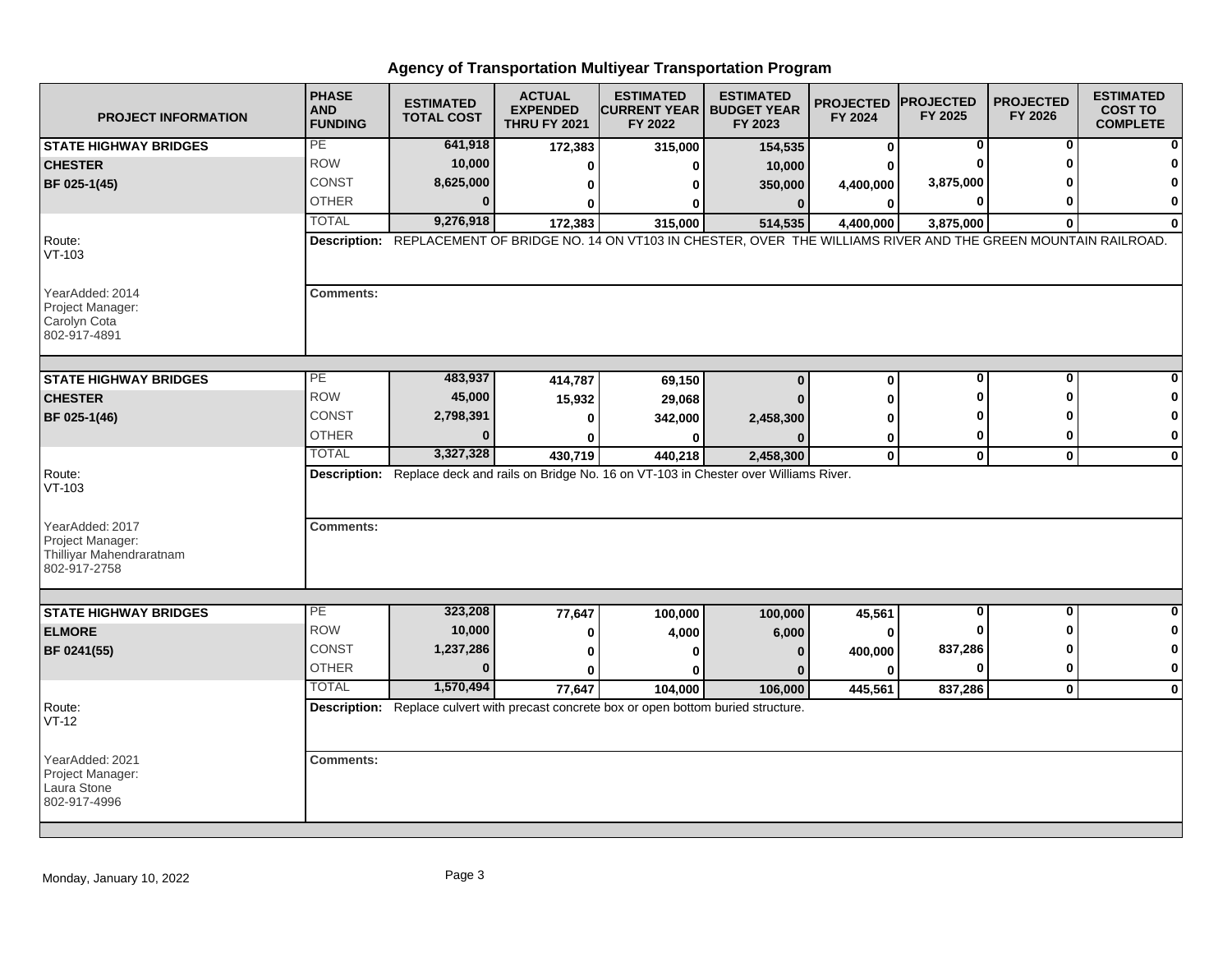| <b>PROJECT INFORMATION</b>                                              | <b>PHASE</b><br><b>AND</b><br><b>FUNDING</b> | <b>ESTIMATED</b><br><b>TOTAL COST</b>      | <b>ACTUAL</b><br><b>EXPENDED</b><br><b>THRU FY 2021</b> | <b>ESTIMATED</b><br><b>CURRENT YEAR   BUDGET YEAR</b><br>FY 2022                                                          | <b>ESTIMATED</b><br>FY 2023 | <b>PROJECTED</b><br>FY 2024 | <b>PROJECTED</b><br>FY 2025 | <b>PROJECTED</b><br>FY 2026 | <b>ESTIMATED</b><br><b>COST TO</b><br><b>COMPLETE</b> |
|-------------------------------------------------------------------------|----------------------------------------------|--------------------------------------------|---------------------------------------------------------|---------------------------------------------------------------------------------------------------------------------------|-----------------------------|-----------------------------|-----------------------------|-----------------------------|-------------------------------------------------------|
| <b>STATE HIGHWAY BRIDGES</b>                                            | PE                                           | 385,338                                    | 89,553                                                  | 125,000                                                                                                                   | 125,000                     | 40,000                      | 5,784                       | $\mathbf 0$                 | ŋ                                                     |
| <b>ELMORE</b>                                                           | <b>ROW</b>                                   | 10,000                                     | $\Omega$                                                | 4,000                                                                                                                     | 6,000                       | 0                           | $\bf{0}$                    | <sup>0</sup>                |                                                       |
| STP CULV(64)                                                            | <b>CONST</b>                                 | 3,351,945                                  | 0                                                       | ŋ                                                                                                                         | n                           | 0                           | 960,000                     | 2,391,945                   | $\Omega$                                              |
|                                                                         | <b>OTHER</b>                                 | $\Omega$                                   | 0                                                       | 0                                                                                                                         |                             | 0                           | 0                           | ŋ                           | $\mathbf 0$                                           |
|                                                                         | <b>TOTAL</b>                                 | 3,747,283                                  | 89,553                                                  | 129,000                                                                                                                   | 131,000                     | 40,000                      | 965,784                     | 2,391,945                   | $\mathbf 0$                                           |
| Route:<br>$VT-12$                                                       |                                              | Description: REPLACEMENT OF BRIDGE NO. 90. |                                                         |                                                                                                                           |                             |                             |                             |                             |                                                       |
| YearAdded: 2019<br>Project Manager:<br>Laura Stone<br>802-917-4996      | <b>Comments:</b>                             |                                            |                                                         |                                                                                                                           |                             |                             |                             |                             |                                                       |
| <b>STATE HIGHWAY BRIDGES</b>                                            | PЕ                                           | 30,000                                     | 16,703                                                  | 13,297                                                                                                                    | $\bf{0}$                    | 0                           | $\bf{0}$                    | $\bf{0}$                    |                                                       |
| <b>ESSEX</b>                                                            | <b>ROW</b>                                   | 15,000                                     | 12,413                                                  | 2,587                                                                                                                     |                             | 0                           | ŋ                           | ŋ                           | O                                                     |
| <b>BM19501</b>                                                          | <b>CONST</b>                                 | 575,000                                    | 0                                                       | 0                                                                                                                         | 575,000                     | ŋ                           |                             |                             | 0                                                     |
|                                                                         | <b>OTHER</b>                                 | $\bf{0}$                                   | 0                                                       | ŋ                                                                                                                         |                             | 0                           | 0                           | 0                           | 0                                                     |
|                                                                         | <b>TOTAL</b>                                 | 620,000                                    | 29,116                                                  | 15,884                                                                                                                    | 575,000                     | 0                           | $\mathbf{0}$                | $\mathbf{0}$                | $\mathbf 0$                                           |
| Route:<br><b>VT-128</b>                                                 |                                              |                                            |                                                         | Description: Bridge maintenance project to line existing culvert (br. 1) located on VT-128 in Essex carrying Alder brook. |                             |                             |                             |                             |                                                       |
| YearAdded: 2019<br>Project Manager:<br>Jeremy Salvatori<br>802-522-9249 | <b>Comments:</b>                             |                                            |                                                         |                                                                                                                           |                             |                             |                             |                             |                                                       |
| <b>STATE HIGHWAY BRIDGES</b>                                            | РE                                           | 151,919                                    | 52,736                                                  | 35,000                                                                                                                    | 39,182                      | 25,000                      | 0                           | 0                           | 0                                                     |
| <b>FAIRFIELD</b>                                                        | <b>ROW</b>                                   | 10,000                                     | 0                                                       | 0                                                                                                                         | 10,000                      | $\bf{0}$                    | ŋ                           | O                           | 0                                                     |
| STP DECK(51)                                                            | CONST                                        | 1,060,000                                  | 0                                                       | ŋ                                                                                                                         | $\Omega$                    | 260,000                     | 800,000                     | ŋ                           | 0                                                     |
|                                                                         | <b>OTHER</b>                                 | $\Omega$                                   | $\bf{0}$                                                | ŋ                                                                                                                         |                             | 0                           | $\bf{0}$                    | $\bf{0}$                    | $\bf{0}$                                              |
|                                                                         | <b>TOTAL</b>                                 | 1,221,919                                  | 52,736                                                  | 35,000                                                                                                                    | 49,182                      | 285,000                     | 800,000                     | $\mathbf 0$                 | $\mathbf 0$                                           |
| Route:<br>$VT-36$                                                       |                                              |                                            |                                                         | Description: Scoping to evaluate deck alternatives for bridge no. 6 on VT-36 in Fairfield crossing Fairfield river.       |                             |                             |                             |                             |                                                       |
| YearAdded: 2021<br>Project Manager:<br>Robert Young<br>802-595-2358     | <b>Comments:</b>                             |                                            |                                                         |                                                                                                                           |                             |                             |                             |                             |                                                       |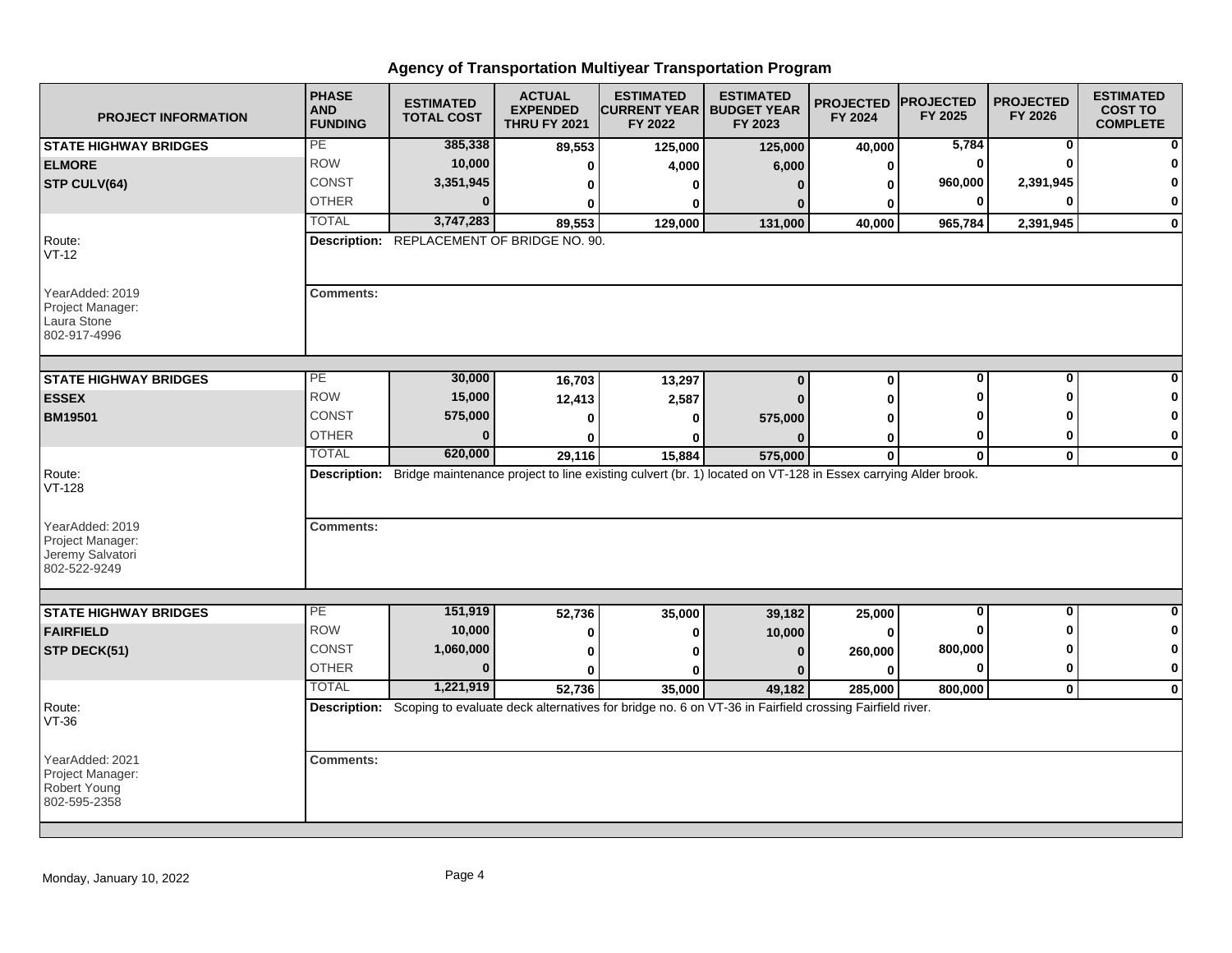| <b>PROJECT INFORMATION</b>                                                | <b>PHASE</b><br><b>AND</b><br><b>FUNDING</b> | <b>ESTIMATED</b><br><b>TOTAL COST</b> | <b>ACTUAL</b><br><b>EXPENDED</b><br><b>THRU FY 2021</b> | <b>ESTIMATED</b><br><b>ICURRENT YEAR I BUDGET YEAR</b><br>FY 2022                                                                                                                                                                                                                                                                          | <b>ESTIMATED</b><br>FY 2023 | <b>PROJECTED</b><br>FY 2024 | <b>IPROJECTED</b><br>FY 2025 | <b>PROJECTED</b><br>FY 2026 | <b>ESTIMATED</b><br><b>COST TO</b><br><b>COMPLETE</b> |
|---------------------------------------------------------------------------|----------------------------------------------|---------------------------------------|---------------------------------------------------------|--------------------------------------------------------------------------------------------------------------------------------------------------------------------------------------------------------------------------------------------------------------------------------------------------------------------------------------------|-----------------------------|-----------------------------|------------------------------|-----------------------------|-------------------------------------------------------|
| <b>STATE HIGHWAY BRIDGES</b>                                              | PE                                           | 100,000                               | 22,506                                                  | 62,223                                                                                                                                                                                                                                                                                                                                     | 15,271                      | $\bf{0}$                    | 0                            | 0                           |                                                       |
| HANOVER, NH-NORWICH, VT                                                   | <b>ROW</b>                                   | $\bf{0}$                              | 0                                                       | 0                                                                                                                                                                                                                                                                                                                                          | $\Omega$                    | U                           | ŋ                            | ŋ                           |                                                       |
| <b>BF A004(800)</b>                                                       | CONST                                        | 755,300                               | 0                                                       | 0                                                                                                                                                                                                                                                                                                                                          | 755,300                     | ŋ                           |                              |                             |                                                       |
|                                                                           | <b>OTHER</b>                                 | $\Omega$                              | 0                                                       | 0                                                                                                                                                                                                                                                                                                                                          | $\Omega$                    | 0                           | o                            | ŋ                           | O                                                     |
|                                                                           | <b>TOTAL</b>                                 | 855,300                               | 22,506                                                  | 62,223                                                                                                                                                                                                                                                                                                                                     | 770,571                     | $\Omega$                    | $\bf{0}$                     | $\Omega$                    |                                                       |
| Route:<br><b>VT-10A</b>                                                   | <b>Description:</b>                          |                                       |                                                         | DESIGN AND CONSTRUCTION OF A PROJECT TO REHABILITATE THE DECK SURFACE AND PLACE THE EXPANSION JOINT OF THE<br>EXISTING BRIDGE CARRYING NH ROUTE 10A OVER THE CONNECTICUT RIVER (NH BR. NO. 026/059 AND CONNECTICUT RIVER BR.<br>NO. 13) BETWEEN THE TOWN OF HANOVER, NH AND THE TOWN OF NORWICH, VT. *ESTIMATES REFLECT VERMONT SHARE ONLY |                             |                             |                              |                             |                                                       |
| YearAdded: 2021<br>Project Manager:<br><b>Gary Sweeny</b><br>802-917-8554 | <b>Comments:</b>                             |                                       |                                                         |                                                                                                                                                                                                                                                                                                                                            |                             |                             |                              |                             |                                                       |
| <b>STATE HIGHWAY BRIDGES</b>                                              | PЕ                                           | 990,076                               | 772,913                                                 | 192,164                                                                                                                                                                                                                                                                                                                                    | 25,000                      | 0                           | 0                            | 0                           |                                                       |
| <b>HARTFORD (QUECHEE)</b>                                                 | <b>ROW</b>                                   | $\bf{0}$                              | $\mathbf 0$                                             | 0                                                                                                                                                                                                                                                                                                                                          | n                           | U                           |                              | ŋ                           |                                                       |
| NH 020-2(45)                                                              | CONST                                        | 12,350,259                            | $\bf{0}$                                                | 0                                                                                                                                                                                                                                                                                                                                          | 1,500,000                   | 5,000,000                   | 3,350,259                    | 2,500,000                   |                                                       |
|                                                                           | <b>OTHER</b>                                 |                                       | U                                                       | ŋ                                                                                                                                                                                                                                                                                                                                          | 0                           | 0                           | 0                            | $\bf{0}$                    | 0                                                     |
|                                                                           | <b>TOTAL</b>                                 | 13,340,335                            | 772,913                                                 | 192,164                                                                                                                                                                                                                                                                                                                                    | 1,525,000                   | 5,000,000                   | 3,350,259                    | 2,500,000                   | $\mathbf 0$                                           |
| Route:<br>$US-4$                                                          |                                              |                                       |                                                         | Description: Rehabilitation of Bridge 61 (Quechee Gorge) on US-4 in the town of Hartford over the Ottauquechee River.                                                                                                                                                                                                                      |                             |                             |                              |                             |                                                       |
| YearAdded: 2018<br>Project Manager:<br>James McCarthy<br>802-505-1451     | <b>Comments:</b>                             |                                       |                                                         |                                                                                                                                                                                                                                                                                                                                            |                             |                             |                              |                             |                                                       |
| <b>STATE HIGHWAY BRIDGES</b>                                              | $\overline{PE}$                              | 247,058                               | 61,803                                                  | 40,000                                                                                                                                                                                                                                                                                                                                     | 75,000                      | 70,255                      | 0                            | 0                           |                                                       |
| <b>IRASBURG</b>                                                           | <b>ROW</b>                                   | 30,000                                | 0                                                       | 10,000                                                                                                                                                                                                                                                                                                                                     | 20,000                      | $\bf{0}$                    |                              | ∩                           | 0                                                     |
| STP DECK(50)                                                              | CONST                                        | 1,750,000                             | 0                                                       | O                                                                                                                                                                                                                                                                                                                                          | $\mathbf{0}$                | 437,500                     | 1,312,500                    | ŋ                           | 0                                                     |
|                                                                           | <b>OTHER</b>                                 | $\Omega$                              | $\bf{0}$                                                | ŋ                                                                                                                                                                                                                                                                                                                                          | n                           | $\bf{0}$                    | $\bf{0}$                     | $\bf{0}$                    | $\mathbf 0$                                           |
|                                                                           | <b>TOTAL</b>                                 | 2,027,058                             | 61,803                                                  | 50,000                                                                                                                                                                                                                                                                                                                                     | 95,000                      | 507,755                     | 1,312,500                    | $\mathbf{0}$                | $\mathbf{0}$                                          |
| Route:<br>$VT-14$                                                         |                                              |                                       |                                                         | Description: Construction of a new bridge with related roadway and channel work.                                                                                                                                                                                                                                                           |                             |                             |                              |                             |                                                       |
| YearAdded: 2021<br>Project Manager:<br>James McCarthy<br>802-505-1451     | <b>Comments:</b>                             |                                       |                                                         |                                                                                                                                                                                                                                                                                                                                            |                             |                             |                              |                             |                                                       |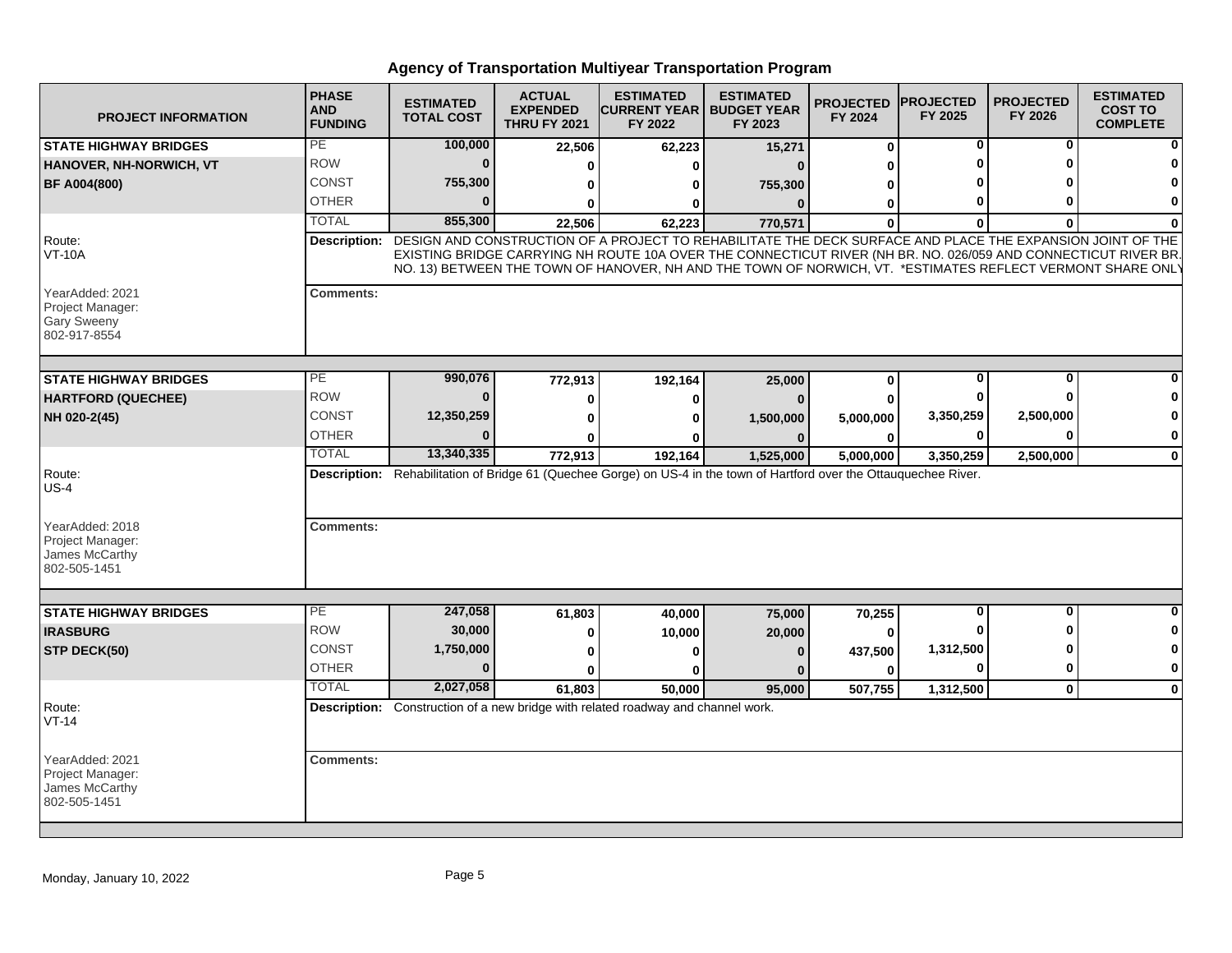| <b>PROJECT INFORMATION</b>                                            | <b>PHASE</b><br><b>AND</b><br><b>FUNDING</b> | <b>ESTIMATED</b><br><b>TOTAL COST</b> | <b>ACTUAL</b><br><b>EXPENDED</b><br><b>THRU FY 2021</b> | <b>ESTIMATED</b><br><b>CURRENT YEAR   BUDGET YEAR</b><br>FY 2022                                                                  | <b>ESTIMATED</b><br>FY 2023 | <b>PROJECTED</b><br>FY 2024 | <b>PROJECTED</b><br>FY 2025 | <b>PROJECTED</b><br>FY 2026 | <b>ESTIMATED</b><br><b>COST TO</b><br><b>COMPLETE</b> |
|-----------------------------------------------------------------------|----------------------------------------------|---------------------------------------|---------------------------------------------------------|-----------------------------------------------------------------------------------------------------------------------------------|-----------------------------|-----------------------------|-----------------------------|-----------------------------|-------------------------------------------------------|
| <b>STATE HIGHWAY BRIDGES</b>                                          | PE                                           | 501,259                               | 465,231                                                 | 20,000                                                                                                                            | 16,028                      | $\bf{0}$                    | 0                           | 0                           |                                                       |
| <b>KILLINGTON</b>                                                     | <b>ROW</b>                                   | 2,695                                 | 2,695                                                   | ŋ                                                                                                                                 | $\Omega$                    | U                           | O                           | ŋ                           |                                                       |
| BF 020-2(42)                                                          | CONST                                        | 2,645,738                             | 0                                                       | 0                                                                                                                                 | 700,000                     | 1,945,737                   |                             |                             |                                                       |
|                                                                       | <b>OTHER</b>                                 | $\Omega$                              | $\mathbf{0}$                                            | 0                                                                                                                                 | $\mathbf{0}$                | $\bf{0}$                    | 0                           | ŋ                           | 0                                                     |
|                                                                       | <b>TOTAL</b>                                 | 3,149,691                             | 467,925                                                 | 20,000                                                                                                                            | 716,028                     | 1,945,737                   | $\mathbf{0}$                | $\mathbf{0}$                | $\mathbf{0}$                                          |
| Route:<br>$US-4$                                                      |                                              |                                       |                                                         | Description: REPLACEMENT OF BRIDGE NO. 33 ON US4 IN KILLINGTON, OVER THE OTTAUQUECHEE RIVER.                                      |                             |                             |                             |                             |                                                       |
| YearAdded: 2014<br>Project Manager:<br>Robert Young<br>802-595-2358   | <b>Comments:</b>                             |                                       |                                                         |                                                                                                                                   |                             |                             |                             |                             |                                                       |
| <b>STATE HIGHWAY BRIDGES</b>                                          | PE                                           | 320,388                               | 31,674                                                  | 133,714                                                                                                                           | 155,000                     | $\mathbf 0$                 | $\bf{0}$                    | $\mathbf{0}$                |                                                       |
| <b>KILLINGTON</b>                                                     | <b>ROW</b>                                   | $\bf{0}$                              | $\bf{0}$                                                | $\bf{0}$                                                                                                                          |                             | U                           | O                           | ŋ                           |                                                       |
| BF 020-2(50)                                                          | <b>CONST</b>                                 | 2,125,000                             | $\bf{0}$                                                | ŋ                                                                                                                                 |                             | 1,593,750                   |                             |                             | O                                                     |
|                                                                       | <b>OTHER</b>                                 | $\bf{0}$                              | 0                                                       | n                                                                                                                                 | 531,250                     | 0                           | 0                           | 0                           | $\mathbf 0$                                           |
|                                                                       | <b>TOTAL</b>                                 | 2,445,388                             | 31,674                                                  | 133,714                                                                                                                           | 686,250                     | 1,593,750                   | $\mathbf{0}$                | $\mathbf 0$                 | $\mathbf 0$                                           |
| Route:<br>$US-4$                                                      |                                              |                                       |                                                         | Description: Scoping to evaluate alternatives for bridge no. 30 on US-4 in Killington crossing unnamed brook.                     |                             |                             |                             |                             |                                                       |
| YearAdded: 2021<br>Project Manager:<br>James McCarthy<br>802-505-1451 | <b>Comments:</b>                             |                                       |                                                         |                                                                                                                                   |                             |                             |                             |                             |                                                       |
| <b>STATE HIGHWAY BRIDGES</b>                                          | $\overline{PE}$                              | 350,000                               | 4,630                                                   | 55,370                                                                                                                            | 125,000                     | 125,000                     | 40,000                      | 0                           |                                                       |
| <b>LITTLETON-WATERFORD</b>                                            | <b>ROW</b>                                   | $\bf{0}$                              | 0                                                       | 0                                                                                                                                 | n                           | 0                           | 0                           | 0                           | 0                                                     |
| BF A003(594)                                                          | <b>CONST</b>                                 | 1,760,363                             |                                                         | U                                                                                                                                 |                             | ŋ                           | 0                           | 760,363                     | 1,000,000                                             |
|                                                                       | <b>OTHER</b>                                 | $\Omega$                              | 0<br>$\bf{0}$                                           | U                                                                                                                                 |                             | O                           | $\bf{0}$                    | $\bf{0}$                    | $\bf{0}$                                              |
|                                                                       | <b>TOTAL</b>                                 | 2,110,363                             | 4,630                                                   | 55,370                                                                                                                            | 125,000                     | 125,000                     | 40,000                      | 760,363                     | 1,000,000                                             |
| Route:<br>VT-18                                                       |                                              |                                       |                                                         | Description: This project is for VT's portion of a NH project to rehabilitate Br #0B001 located on the NH/VT state line on VT 18. |                             |                             |                             |                             |                                                       |
| YearAdded: 2023<br>Project Manager:<br>Gary Laroche<br>802-917-8514   | <b>Comments:</b>                             |                                       |                                                         |                                                                                                                                   |                             |                             |                             |                             |                                                       |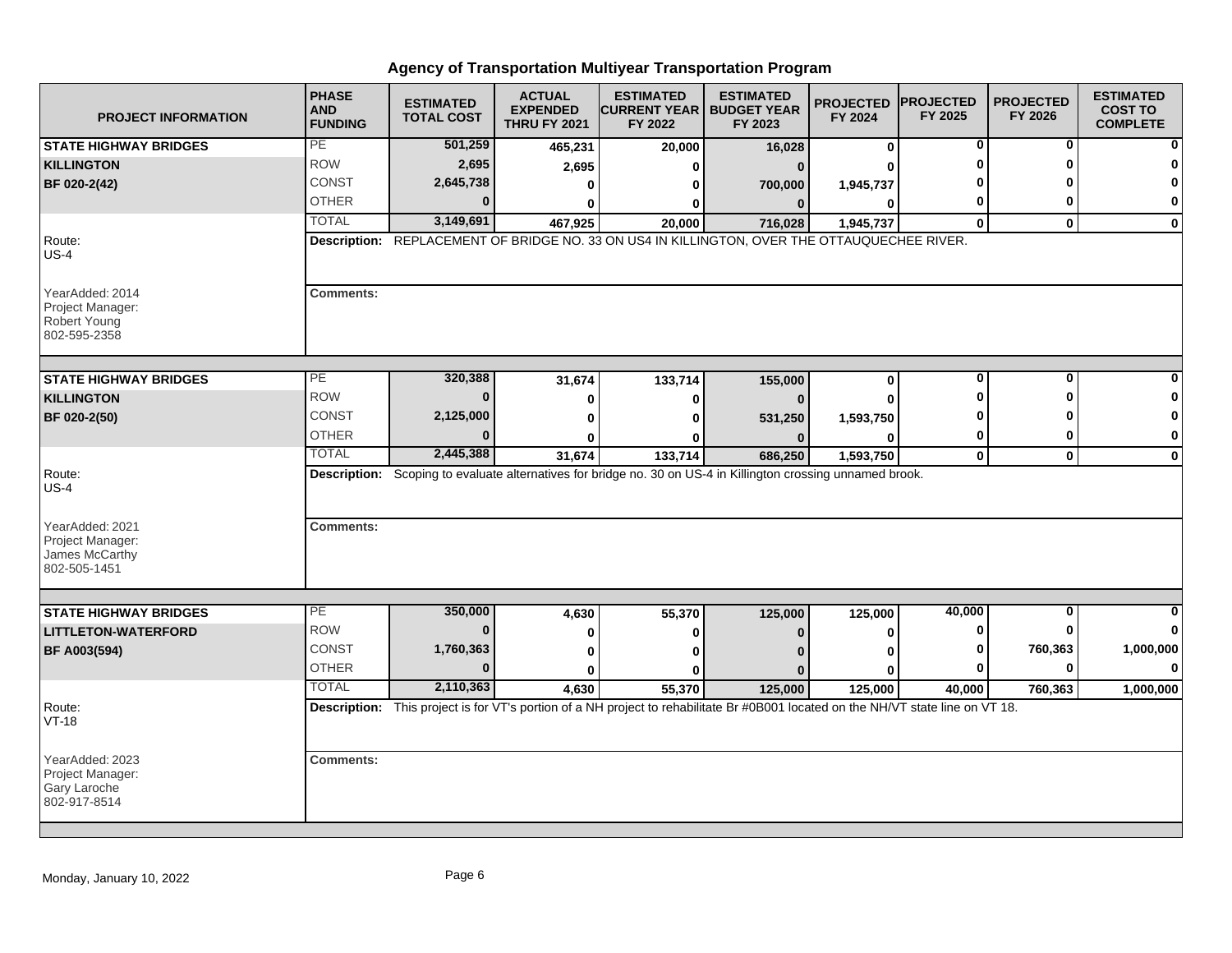| <b>PROJECT INFORMATION</b>                                              | <b>PHASE</b><br><b>AND</b><br><b>FUNDING</b> | <b>ESTIMATED</b><br><b>TOTAL COST</b> | <b>ACTUAL</b><br><b>EXPENDED</b><br><b>THRU FY 2021</b> | <b>ESTIMATED</b><br><b>CURRENT YEAR   BUDGET YEAR</b><br>FY 2022                         | <b>ESTIMATED</b><br>FY 2023 | <b>PROJECTED</b><br>FY 2024 | <b>PROJECTED</b><br>FY 2025 | <b>PROJECTED</b><br>FY 2026 | <b>ESTIMATED</b><br><b>COST TO</b><br><b>COMPLETE</b> |
|-------------------------------------------------------------------------|----------------------------------------------|---------------------------------------|---------------------------------------------------------|------------------------------------------------------------------------------------------|-----------------------------|-----------------------------|-----------------------------|-----------------------------|-------------------------------------------------------|
| <b>STATE HIGHWAY BRIDGES</b>                                            | PE                                           | 242,420                               | 218,649                                                 | 11,343                                                                                   | 12,428                      | 0                           | 0                           | 0                           | 0                                                     |
| <b>LOWELL</b>                                                           | <b>ROW</b>                                   | 50,000                                | 0                                                       | 50,000                                                                                   | $\mathbf{0}$                | U                           | O                           | O                           | 0                                                     |
| BF 029-2(14)                                                            | <b>CONST</b>                                 | 2,152,500                             | 0                                                       | 0                                                                                        | $\bf{0}$                    | 750,000                     | 1,402,500                   |                             | 0                                                     |
|                                                                         | <b>OTHER</b>                                 | $\bf{0}$                              | ŋ                                                       | 0                                                                                        |                             | 0                           | 0                           | 0                           | 0                                                     |
|                                                                         | <b>TOTAL</b>                                 | 2,444,920                             | 218,649                                                 | 61,343                                                                                   | 12,428                      | 750,000                     | 1,402,500                   | $\mathbf{0}$                | $\mathbf{0}$                                          |
| Route:<br>VT-100                                                        |                                              |                                       |                                                         | Description: REPLACEMENT OF BRIDGE NO. 234 ON VT100 IN LOWELL, OVER EAST BRANCH.         |                             |                             |                             |                             |                                                       |
| YearAdded: 2014<br>Project Manager:<br>Carolyn Cota<br>802-917-4891     | <b>Comments:</b>                             |                                       |                                                         |                                                                                          |                             |                             |                             |                             |                                                       |
| <b>STATE HIGHWAY BRIDGES</b>                                            | PЕ                                           | 204,159                               | 42,901                                                  | 120,000                                                                                  | 41,258                      | 0                           | $\bf{0}$                    | $\bf{0}$                    |                                                       |
| <b>LOWELL</b>                                                           | <b>ROW</b>                                   | 10,000                                | $\mathbf 0$                                             | 0                                                                                        | 10,000                      | 0                           | O                           | ŋ                           |                                                       |
| STP CULV(65)                                                            | CONST                                        | 920,000                               | O                                                       | ŋ                                                                                        | $\mathbf{0}$                | 175,000                     | 745,000                     |                             | 0                                                     |
|                                                                         | <b>OTHER</b>                                 | $\Omega$                              | 0                                                       | n                                                                                        |                             | 0                           | $\bf{0}$                    | 0                           | 0                                                     |
|                                                                         | <b>TOTAL</b>                                 | 1,134,159                             | 42,901                                                  | 120,000                                                                                  | 51,258                      | 175,000                     | 745,000                     | $\mathbf 0$                 | $\mathbf 0$                                           |
| Route:<br>VT-100                                                        |                                              |                                       |                                                         | Description: REPLACEMENT OF BRIDGE NO. 237 (CULVERT) CARRYING BROOK ON VT-100 IN LOWELL. |                             |                             |                             |                             |                                                       |
| YearAdded: 2019<br>Project Manager:<br>Robert Young<br>802-595-2358     | <b>Comments:</b>                             |                                       |                                                         |                                                                                          |                             |                             |                             |                             |                                                       |
| <b>STATE HIGHWAY BRIDGES</b>                                            | PE                                           | 265,017                               |                                                         |                                                                                          |                             | 5,000                       | $\bf{0}$                    | $\mathbf{0}$                | $\bf{0}$                                              |
| <b>LUDLOW</b>                                                           | <b>ROW</b>                                   | 50,000                                | 60,132                                                  | 119,885                                                                                  | 80,000<br>50,000            | 0                           | O                           | ŋ                           | 0                                                     |
| BF 013-3(16)                                                            | CONST                                        | 1,100,000                             | 0                                                       | 0                                                                                        |                             |                             | 625,000                     | ŋ                           | $\mathbf 0$                                           |
|                                                                         | <b>OTHER</b>                                 | $\Omega$                              | 0<br>$\bf{0}$                                           | 0<br>ŋ                                                                                   | $\bf{0}$<br>$\Omega$        | 475,000<br>0                | $\Omega$                    | $\bf{0}$                    | $\bf{0}$                                              |
|                                                                         | <b>TOTAL</b>                                 | 1,415,017                             | 60,132                                                  | 119,885                                                                                  | 130,000                     |                             | 625,000                     | $\mathbf{0}$                | $\mathbf 0$                                           |
| Route:<br>VT-100                                                        |                                              |                                       |                                                         | Description: Replace Bridge no. 102 (short) on VT-100 in Ludlow crossing unnamed brook.  |                             | 480,000                     |                             |                             |                                                       |
| YearAdded: 2021<br>Project Manager:<br>Jonathan Griffin<br>802-595-0054 | <b>Comments:</b>                             |                                       |                                                         |                                                                                          |                             |                             |                             |                             |                                                       |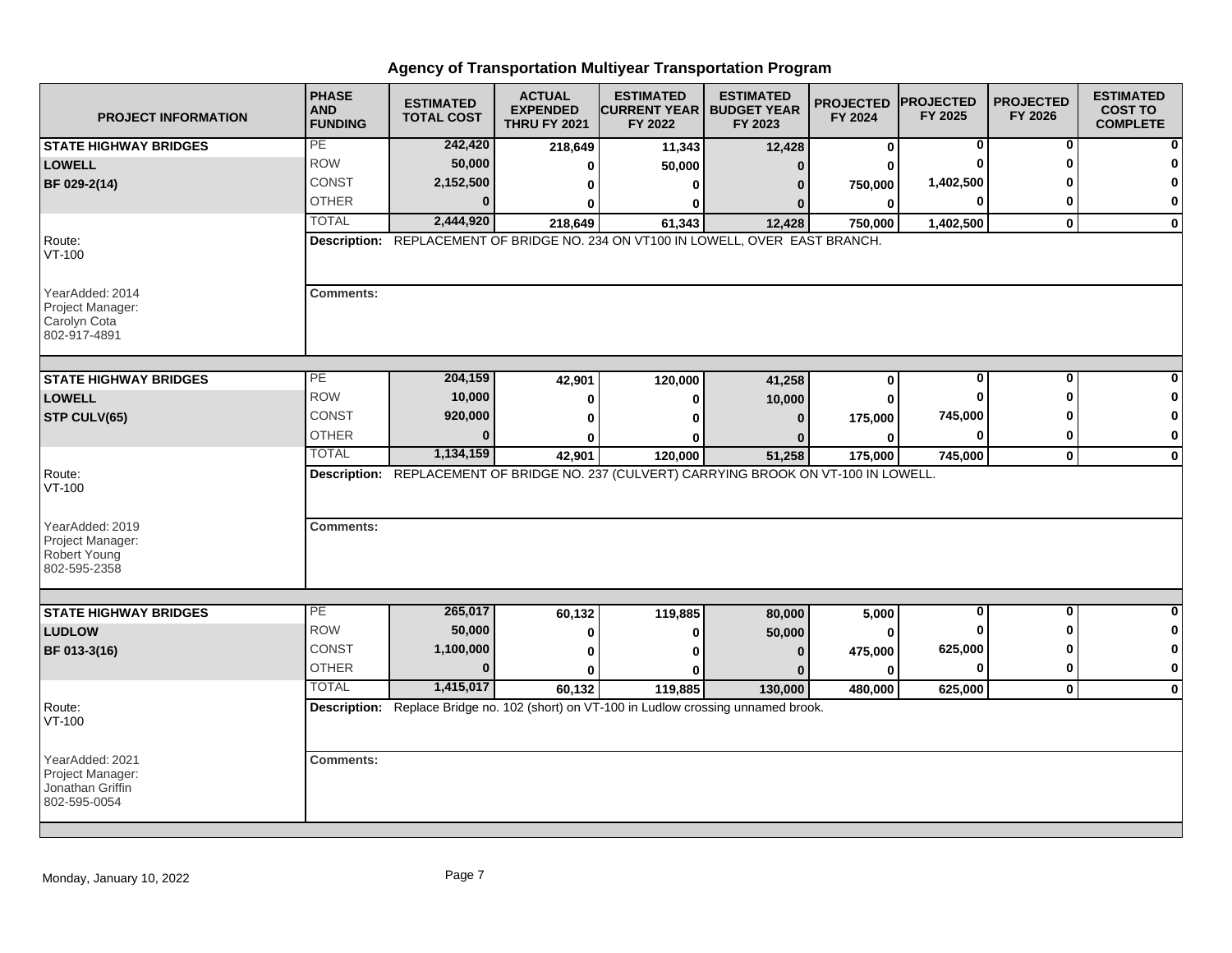| <b>PROJECT INFORMATION</b>                                              | <b>PHASE</b><br><b>AND</b><br><b>FUNDING</b> | <b>ESTIMATED</b><br><b>TOTAL COST</b> | <b>ACTUAL</b><br><b>EXPENDED</b><br><b>THRU FY 2021</b> | <b>ESTIMATED</b><br><b>ICURRENT YEAR I BUDGET YEAR</b><br>FY 2022                                                                                                      | <b>ESTIMATED</b><br>FY 2023 | <b>PROJECTED</b><br>FY 2024 | <b>PROJECTED</b><br>FY 2025 | <b>PROJECTED</b><br>FY 2026    | <b>ESTIMATED</b><br><b>COST TO</b><br><b>COMPLETE</b> |
|-------------------------------------------------------------------------|----------------------------------------------|---------------------------------------|---------------------------------------------------------|------------------------------------------------------------------------------------------------------------------------------------------------------------------------|-----------------------------|-----------------------------|-----------------------------|--------------------------------|-------------------------------------------------------|
| <b>STATE HIGHWAY BRIDGES</b>                                            | PE                                           | 250,000                               | 204,910                                                 | 45,090                                                                                                                                                                 | $\mathbf{0}$                | 0                           | 0                           | 0                              |                                                       |
| <b>LYME-THETFORD</b>                                                    | <b>ROW</b>                                   | $\bf{0}$                              | 0                                                       | ŋ                                                                                                                                                                      |                             |                             |                             |                                |                                                       |
| <b>BF A000(394)</b>                                                     | <b>CONST</b>                                 | 1,306,389                             | 0                                                       | 100,000                                                                                                                                                                | 900,000                     | 306,389                     |                             |                                |                                                       |
|                                                                         | <b>OTHER</b>                                 | $\Omega$                              |                                                         | 0                                                                                                                                                                      | $\mathbf{0}$                | $\bf{0}$                    | 0                           | ŋ                              | 0                                                     |
|                                                                         | <b>TOTAL</b>                                 | 1,556,389                             | 204,910                                                 | 145,090                                                                                                                                                                | 900,000                     | 306,389                     | $\bf{0}$                    | $\bf{0}$                       | $\bf{0}$                                              |
| Route:<br>$VT-113$                                                      | Description:                                 |                                       |                                                         | REHABILITATION OF THE EXISTING BRIDGE CARRYING EAST THETFORD ROAD (VT113)<br>BRIDGE NO. 053/112; CONNECTICUT RIVER BRIDGE NO. 14). NEW HAMPSHIRE PROJECT NUMBER 14460. |                             |                             |                             | OVER THE CONNECTICUT RIVER (NH |                                                       |
| YearAdded: 2014<br>Project Manager:<br>Gary Laroche<br>802-917-8514     | <b>Comments:</b>                             |                                       |                                                         |                                                                                                                                                                        |                             |                             |                             |                                |                                                       |
| <b>STATE HIGHWAY BRIDGES</b>                                            | PЕ                                           | 45,000                                | 12,983                                                  | 27,017                                                                                                                                                                 | 5,000                       | $\bf{0}$                    | $\bf{0}$                    | $\bf{0}$                       |                                                       |
| <b>MIDDLEBURY</b>                                                       | <b>ROW</b>                                   | 10,000                                | 0                                                       | 10,000                                                                                                                                                                 |                             | 0                           | ŋ                           | ŋ                              |                                                       |
| ER P20-1(503)                                                           | CONST                                        | 100,000                               | 0                                                       | 0                                                                                                                                                                      | 100,000                     | ŋ                           |                             |                                | n                                                     |
|                                                                         | <b>OTHER</b>                                 | $\bf{0}$                              | U                                                       | n                                                                                                                                                                      |                             | 0                           | 0                           | 0                              | 0                                                     |
|                                                                         | <b>TOTAL</b>                                 | 155,000                               | 12,983                                                  | 37,017                                                                                                                                                                 | 105,000                     | $\mathbf 0$                 | $\mathbf{0}$                | $\mathbf 0$                    | $\mathbf 0$                                           |
| Route:<br>$VT-116$                                                      |                                              |                                       |                                                         | Description: Culvert, PID 796, replacement on VT 116 in Middlebury at MM 5.6 due to ER VT20-1.                                                                         |                             |                             |                             |                                |                                                       |
| YearAdded: 2022<br>Project Manager:<br>Nicholas Wark<br>802-917-8391    | <b>Comments:</b>                             |                                       |                                                         |                                                                                                                                                                        |                             |                             |                             |                                |                                                       |
|                                                                         | PE                                           | 3,995,646                             |                                                         |                                                                                                                                                                        |                             |                             | $\bf{0}$                    | $\mathbf{0}$                   | $\bf{0}$                                              |
| <b>STATE HIGHWAY BRIDGES</b><br><b>MIDDLEBURY</b>                       | <b>ROW</b>                                   | 14,828,662                            | 3,995,646                                               | $\bf{0}$                                                                                                                                                               | $\bf{0}$                    | 0                           | ŋ                           | ŋ                              | 0                                                     |
|                                                                         | CONST                                        | 53,750,000                            | 13,977,718                                              | 850,944                                                                                                                                                                |                             | 0                           | ŋ                           | ŋ                              | 0                                                     |
| <b>WCRS(23)</b>                                                         | <b>OTHER</b>                                 | 294,168                               | 48,512,277                                              | 5,187,723                                                                                                                                                              | 50,000<br>$\Omega$          | U                           | 0                           | 0                              | $\mathbf 0$                                           |
|                                                                         | <b>TOTAL</b>                                 | 72,868,476                            | 294,167                                                 | $\bf{0}$                                                                                                                                                               |                             | 0<br>$\mathbf{0}$           |                             | $\Omega$                       | $\mathbf{0}$                                          |
| Route:                                                                  |                                              |                                       | 66,779,808                                              | 6,038,667<br>Description: LOWER GRADE OF THE VERMONT RAILWAY IN MIDDLEBURY TO ACCOMMODATE 21-FT. VERTICAL CLEARANCE, AND                                               | 50.000                      |                             | $\bf{0}$                    |                                |                                                       |
| VT-30                                                                   |                                              |                                       |                                                         | REPLACEMENT OF THE VT30 AND MERCHANTS ROW BRIDGES AT THEIR LOCATIONS.                                                                                                  |                             |                             |                             |                                |                                                       |
| YearAdded: 2015<br>Project Manager:<br>Jonathan Griffin<br>802-595-0054 | <b>Comments:</b>                             |                                       |                                                         |                                                                                                                                                                        |                             |                             |                             |                                |                                                       |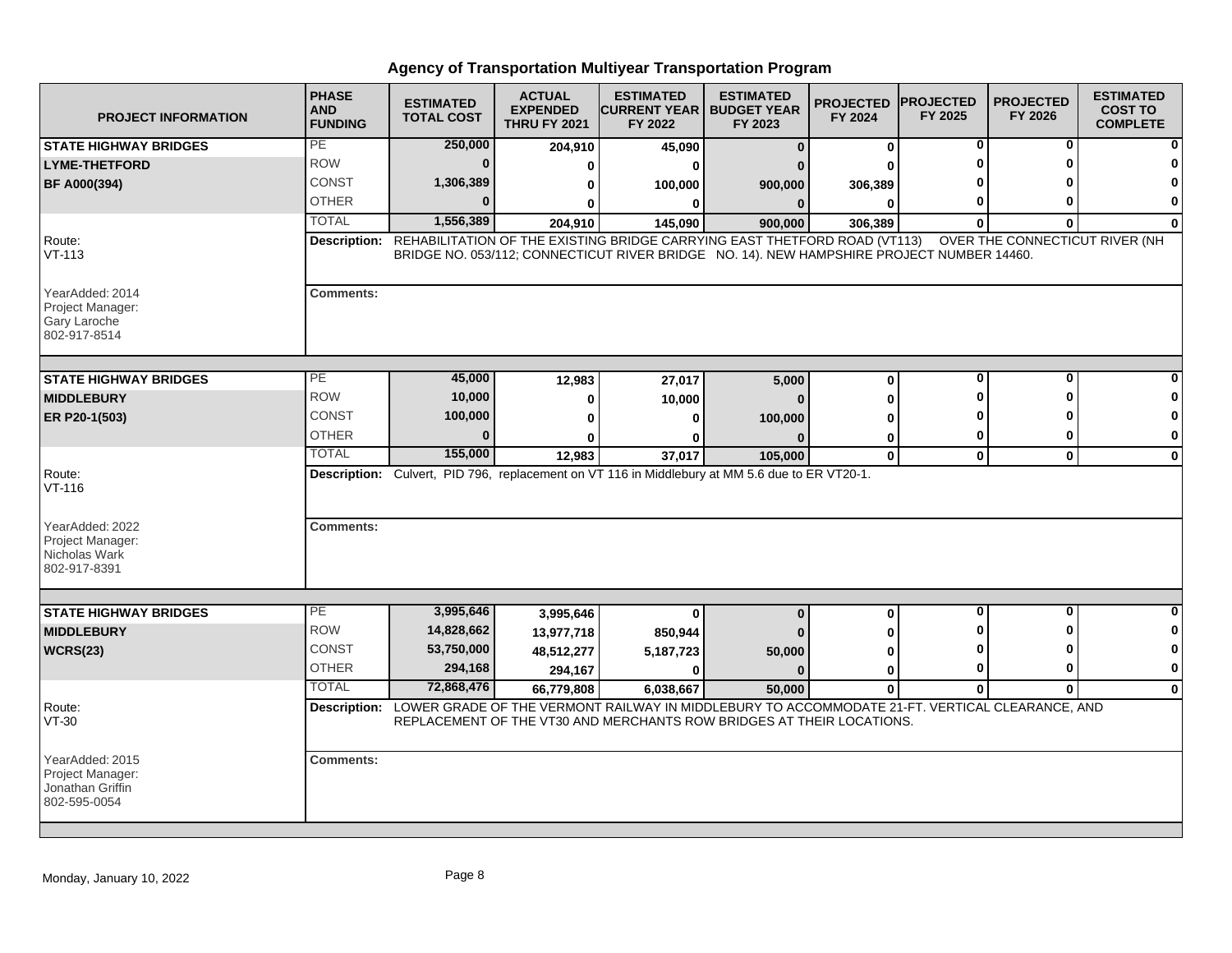| <b>PROJECT INFORMATION</b>                                              | <b>PHASE</b><br><b>AND</b><br><b>FUNDING</b> | <b>ESTIMATED</b><br><b>TOTAL COST</b> | <b>ACTUAL</b><br><b>EXPENDED</b><br><b>THRU FY 2021</b> | <b>ESTIMATED</b><br><b>ICURRENT YEAR I BUDGET YEAR</b><br>FY 2022                                                              | <b>ESTIMATED</b><br>FY 2023 | <b>PROJECTED</b><br>FY 2024 | <b>PROJECTED</b><br>FY 2025 | <b>PROJECTED</b><br>FY 2026 | <b>ESTIMATED</b><br><b>COST TO</b><br><b>COMPLETE</b> |
|-------------------------------------------------------------------------|----------------------------------------------|---------------------------------------|---------------------------------------------------------|--------------------------------------------------------------------------------------------------------------------------------|-----------------------------|-----------------------------|-----------------------------|-----------------------------|-------------------------------------------------------|
| <b>STATE HIGHWAY BRIDGES</b>                                            | PE                                           | 212,000                               | 191,314                                                 | 20,686                                                                                                                         | $\Omega$                    | 0                           | 0                           | 0                           |                                                       |
| <b>MONTGOMERY</b>                                                       | <b>ROW</b>                                   | $\bf{0}$                              | 0                                                       | ŋ                                                                                                                              |                             | U                           |                             | ŋ                           |                                                       |
| STP DECK(40)C/2                                                         | <b>CONST</b>                                 | 2,599,670                             | 0                                                       | 350,000                                                                                                                        | 2,249,670                   | ŋ                           |                             |                             |                                                       |
|                                                                         | <b>OTHER</b>                                 | $\Omega$                              | 0                                                       | 0                                                                                                                              | $\mathbf{0}$                | 0                           | 0                           | O                           | 0                                                     |
|                                                                         | <b>TOTAL</b>                                 | 2,811,670                             | 191,314                                                 | 370,686                                                                                                                        | 2,249,670                   | $\bf{0}$                    | $\bf{0}$                    | $\bf{0}$                    | $\mathbf 0$                                           |
| Route:<br>$VT-118$                                                      |                                              |                                       |                                                         | Description: REPLACEMENT OF DECK AND MINOR RELATED WORK ON BRIDGE 19 ON VT 118 IN MONTGOMERY OVER TROUT RIVER                  |                             |                             |                             |                             |                                                       |
| YearAdded: 2017<br>Project Manager:<br>Carolyn Cota<br>802-917-4891     | <b>Comments:</b>                             |                                       |                                                         |                                                                                                                                |                             |                             |                             |                             |                                                       |
| <b>STATE HIGHWAY BRIDGES</b>                                            | $\overline{PE}$                              | 265,000                               | 248,962                                                 | 16,038                                                                                                                         | $\bf{0}$                    | 0                           | $\bf{0}$                    | $\bf{0}$                    |                                                       |
| <b>MONTGOMERY</b>                                                       | <b>ROW</b>                                   | $\mathbf{0}$                          | 0                                                       | 0                                                                                                                              |                             | U                           | ŋ                           | ∩                           |                                                       |
| STP DECK(47)                                                            | <b>CONST</b>                                 | 2,509,908                             | 0                                                       | 350,000                                                                                                                        | 2,159,908                   |                             |                             |                             | 0                                                     |
|                                                                         | <b>OTHER</b>                                 | $\Omega$                              | ŋ                                                       | ŋ                                                                                                                              |                             | 0                           | 0                           | 0                           | 0                                                     |
|                                                                         | <b>TOTAL</b>                                 | 2,774,908                             | 248,962                                                 | 366,038                                                                                                                        | 2,159,908                   | $\mathbf{0}$                | $\bf{0}$                    | $\mathbf{0}$                | $\bf{0}$                                              |
| Route:<br>$VT-118$                                                      |                                              |                                       |                                                         | Description: REPLACEMENT OF DECK AND MINOR RELATED WORK ON BRIDGE 20 ON VT 118 IN MONTGOMERY OVER WEST HILL BROOK              |                             |                             |                             |                             |                                                       |
| YearAdded: 2018<br>Project Manager:<br>Carolyn Cota<br>802-917-4891     | <b>Comments:</b>                             |                                       |                                                         |                                                                                                                                |                             |                             |                             |                             |                                                       |
| <b>STATE HIGHWAY BRIDGES</b>                                            | РE                                           | 57,000                                | 51,640                                                  | 0                                                                                                                              | $\bf{0}$                    | 0                           | 0                           | 0                           | 5,360                                                 |
| <b>NEWPORT</b>                                                          | <b>ROW</b>                                   | $\bf{0}$                              | 0                                                       | U                                                                                                                              |                             | U                           | ŋ                           | ŋ                           | 0                                                     |
| <b>BM19902</b>                                                          | CONST                                        | 362,520                               | 294                                                     | 362,226                                                                                                                        |                             | 0                           | O                           | ŋ                           | 0                                                     |
|                                                                         | <b>OTHER</b>                                 | $\Omega$                              | <sup>0</sup>                                            | 0                                                                                                                              | $\bf{0}$                    | 0                           | $\bf{0}$                    | $\bf{0}$                    | $\mathbf 0$                                           |
|                                                                         | <b>TOTAL</b>                                 | 419,520                               | 51,934                                                  | 362,226                                                                                                                        | $\bf{0}$                    | $\Omega$                    | $\bf{0}$                    | $\mathbf{0}$                | 5,360                                                 |
| Route:<br>VT-100                                                        |                                              |                                       |                                                         | Description: Bridge maintenance project to line existing culvert (br. 256) located on VT-100 in Newport carrying Stoney brook. |                             |                             |                             |                             |                                                       |
| YearAdded: 2019<br>Project Manager:<br>Jeremy Salvatori<br>802-522-9249 | <b>Comments:</b>                             |                                       |                                                         |                                                                                                                                |                             |                             |                             |                             |                                                       |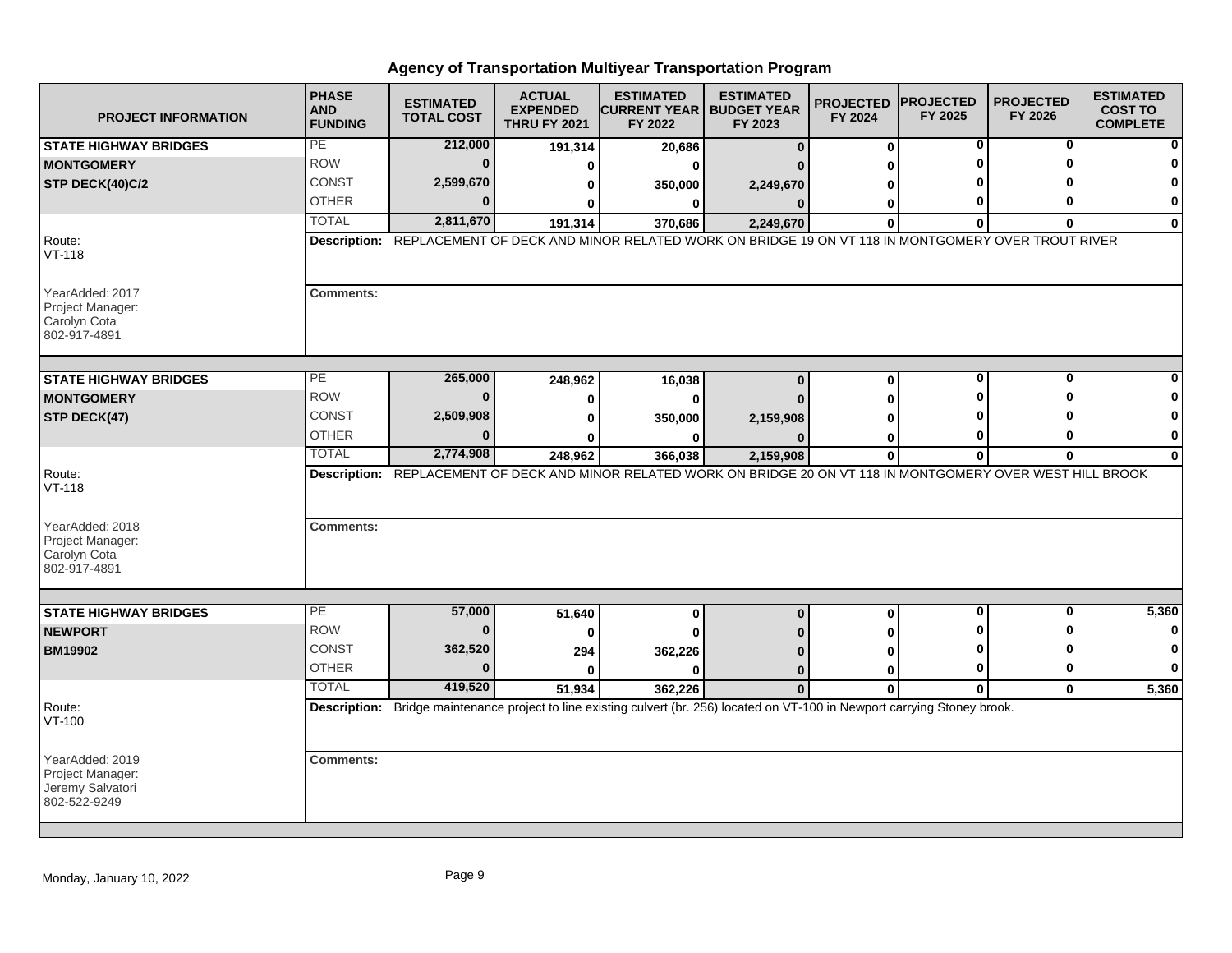| <b>PROJECT INFORMATION</b>                                                 | <b>PHASE</b><br><b>AND</b><br><b>FUNDING</b> | <b>ESTIMATED</b><br><b>TOTAL COST</b> | <b>ACTUAL</b><br><b>EXPENDED</b><br><b>THRU FY 2021</b> | <b>ESTIMATED</b><br><b>CURRENT YEAR   BUDGET YEAR</b><br>FY 2022                                        | <b>ESTIMATED</b><br>FY 2023 | <b>PROJECTED</b><br>FY 2024 | <b>IPROJECTED</b><br>FY 2025 | <b>PROJECTED</b><br>FY 2026 | <b>ESTIMATED</b><br><b>COST TO</b><br><b>COMPLETE</b> |
|----------------------------------------------------------------------------|----------------------------------------------|---------------------------------------|---------------------------------------------------------|---------------------------------------------------------------------------------------------------------|-----------------------------|-----------------------------|------------------------------|-----------------------------|-------------------------------------------------------|
| <b>STATE HIGHWAY BRIDGES</b>                                               | PE                                           | 1,128,654                             | 1,070,887                                               | 57,767                                                                                                  | $\bf{0}$                    | 0                           | $\bf{0}$                     | $\bf{0}$                    |                                                       |
| <b>NORTH HERO</b>                                                          | <b>ROW</b>                                   | 3,000                                 | 0                                                       | 3,000                                                                                                   |                             |                             |                              | n                           |                                                       |
| BF 028-1(30)                                                               | <b>CONST</b>                                 | 10,219,041                            | $\bf{0}$                                                | 0                                                                                                       | 6,553,054                   | 3,665,987                   |                              |                             | 0                                                     |
|                                                                            | <b>OTHER</b>                                 | 0                                     | $\bf{0}$                                                | O                                                                                                       | $\Omega$                    | $\bf{0}$                    |                              | ŋ                           | 0                                                     |
|                                                                            | <b>TOTAL</b>                                 | 11,350,695                            | 1,070,887                                               | 60,767                                                                                                  | 6,553,054                   | 3,665,987                   | $\mathbf{0}$                 | $\mathbf 0$                 | 0                                                     |
| Route:<br>$US-2$                                                           |                                              |                                       |                                                         | Description: REPLACE CONCRETE DECK OF BRIDGE NO. 5 ON US2 IN NORTH HERO, OVER ALBURGH PASSAGE.          |                             |                             |                              |                             |                                                       |
| YearAdded: 2014<br>Project Manager:<br><b>Robert Young</b><br>802-595-2358 | <b>Comments:</b>                             |                                       |                                                         |                                                                                                         |                             |                             |                              |                             |                                                       |
| <b>STATE HIGHWAY BRIDGES</b>                                               | PЕ                                           | 7,037,137                             | 7,037,136                                               | $\mathbf{0}$                                                                                            | $\bf{0}$                    | $\bf{0}$                    | 0                            | 0                           |                                                       |
| <b>NORTH HERO-GRAND ISLE</b>                                               | <b>ROW</b>                                   | $\bf{0}$                              | $\bf{0}$                                                | 0                                                                                                       |                             |                             |                              |                             | 0                                                     |
| BHF 028-1(26)                                                              | CONST                                        | 84,649,759                            | 54,571,780                                              | 20,200,000                                                                                              | 8,000,000                   | 1,877,979                   |                              |                             | $\bf{0}$                                              |
|                                                                            | <b>OTHER</b>                                 | 0                                     | 0                                                       | 0                                                                                                       | $\Omega$                    | O                           |                              |                             | 0                                                     |
|                                                                            | <b>TOTAL</b>                                 | 91,686,896                            | 61,608,917                                              | 20,200,000                                                                                              | 8,000,000                   | 1,877,979                   | $\bf{0}$                     | $\mathbf{0}$                | $\mathbf 0$                                           |
| Route:<br>$US-2$                                                           |                                              |                                       |                                                         | Description: REPLACEMENT OF BRIDGE NO. 8 ON US2 BETWEEN NORTH HERO AND GRAND ISLE, OVER LAKE CHAMPLAIN. |                             |                             |                              |                             |                                                       |
| YearAdded: 2008<br>Project Manager:<br>Jonathan Griffin<br>802-595-0054    | <b>Comments:</b>                             |                                       |                                                         |                                                                                                         |                             |                             |                              |                             |                                                       |
|                                                                            |                                              |                                       |                                                         |                                                                                                         |                             |                             |                              | O                           |                                                       |
| <b>STATE HIGHWAY BRIDGES</b>                                               | $\overline{PE}$<br><b>ROW</b>                | 15,000<br>$\bf{0}$                    | 2,944                                                   | 12,056                                                                                                  | $\bf{0}$                    | $\bf{0}$                    | 0                            |                             | 0<br>0                                                |
| <b>NORTON</b>                                                              | <b>CONST</b>                                 |                                       | 0                                                       | O                                                                                                       |                             |                             |                              |                             | $\bf{0}$                                              |
| <b>BM20904</b>                                                             | <b>OTHER</b>                                 | 125,000<br>$\bf{0}$                   | $\bf{0}$                                                | $\bf{0}$                                                                                                | 125,000                     |                             | 0                            | ŋ                           | 0                                                     |
|                                                                            | <b>TOTAL</b>                                 | 140,000                               | 0                                                       | ŋ                                                                                                       | $\Omega$                    | 0                           |                              |                             |                                                       |
|                                                                            |                                              |                                       | 2,944                                                   | 12,056                                                                                                  | 125,000                     | $\mathbf 0$                 | $\mathbf 0$                  | $\mathbf 0$                 | $\mathbf 0$                                           |
| Route:<br>$VT-114$                                                         |                                              |                                       |                                                         | Description: Bridge maintenance on bridge #44 located on VT 114 in Norton at 8.825.                     |                             |                             |                              |                             |                                                       |
| YearAdded: 2022<br>Project Manager:<br>Jeremy Salvatori<br>802-522-9249    | <b>Comments:</b>                             |                                       |                                                         |                                                                                                         |                             |                             |                              |                             |                                                       |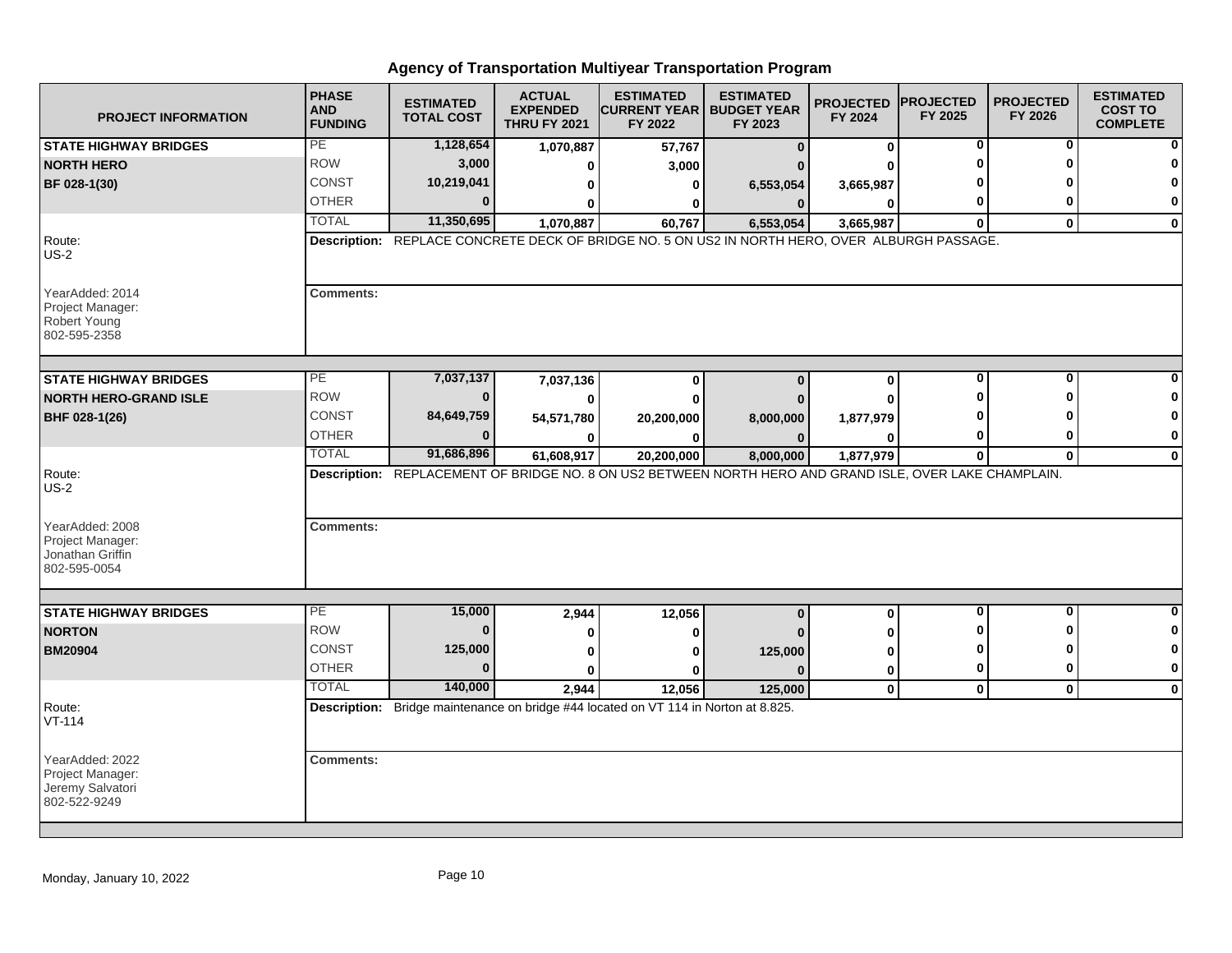| <b>PROJECT INFORMATION</b>                                            | <b>PHASE</b><br><b>AND</b><br><b>FUNDING</b> | <b>ESTIMATED</b><br><b>TOTAL COST</b> | <b>ACTUAL</b><br><b>EXPENDED</b><br><b>THRU FY 2021</b> | <b>ESTIMATED</b><br><b>CURRENT YEAR   BUDGET YEAR</b><br>FY 2022                                              | <b>ESTIMATED</b><br>FY 2023 | <b>PROJECTED</b><br>FY 2024 | <b>IPROJECTED</b><br>FY 2025 | <b>PROJECTED</b><br>FY 2026 | <b>ESTIMATED</b><br><b>COST TO</b><br><b>COMPLETE</b> |
|-----------------------------------------------------------------------|----------------------------------------------|---------------------------------------|---------------------------------------------------------|---------------------------------------------------------------------------------------------------------------|-----------------------------|-----------------------------|------------------------------|-----------------------------|-------------------------------------------------------|
| <b>STATE HIGHWAY BRIDGES</b>                                          | PE                                           | 835,814                               | 726,766                                                 | 99,049                                                                                                        | $\bf{0}$                    | $\mathbf 0$                 | 0                            | $\bf{0}$                    | 10,000                                                |
| <b>PITTSFORD</b>                                                      | <b>ROW</b>                                   | 140,000                               | 126,595                                                 | 13,405                                                                                                        |                             |                             | ∩                            | ŋ                           | $\bf{0}$                                              |
| BF 019-3(59)                                                          | <b>CONST</b>                                 | 6,611,330                             | $\bf{0}$                                                | $\bf{0}$                                                                                                      | 2,000,000                   | 2,883,830                   | 1,727,500                    |                             | 0                                                     |
|                                                                       | <b>OTHER</b>                                 | 0                                     | $\bf{0}$                                                | 0                                                                                                             | $\bf{0}$                    | $\bf{0}$                    | 0                            | 0                           | $\bf{0}$                                              |
|                                                                       | <b>TOTAL</b>                                 | 7,587,144                             | 853,361                                                 | 112,454                                                                                                       | 2,000,000                   | 2,883,830                   | 1,727,500                    | $\mathbf{0}$                | 10,000                                                |
| Route:<br>$US-7$                                                      |                                              |                                       |                                                         | Description: REPLACE BRIDGE NO. 108 ON US7 IN PITTSFORD, OVER FURNACE BROOK.                                  |                             |                             |                              |                             |                                                       |
| YearAdded: 2014<br>Project Manager:<br>Carolyn Cota<br>802-917-4891   | Comments:                                    |                                       |                                                         |                                                                                                               |                             |                             |                              |                             |                                                       |
| <b>STATE HIGHWAY BRIDGES</b>                                          | PE                                           | 197,571                               | 64,192                                                  | 40,000                                                                                                        | 93,379                      | 0                           | 0                            | 0                           |                                                       |
| <b>PLYMOUTH</b>                                                       | <b>ROW</b>                                   | $\bf{0}$                              | $\bf{0}$                                                | $\bf{0}$                                                                                                      | $\bf{0}$                    | $\Omega$                    | ŋ                            | ŋ                           |                                                       |
| STP DECK(52)                                                          | <b>CONST</b>                                 | 1,500,000                             | $\bf{0}$                                                | $\bf{0}$                                                                                                      | 400,000                     | 1,100,000                   |                              |                             | O                                                     |
|                                                                       | <b>OTHER</b>                                 | $\bf{0}$                              | ŋ                                                       | n                                                                                                             | $\Omega$                    | 0                           | 0                            | 0                           | 0                                                     |
|                                                                       | <b>TOTAL</b>                                 | 1,697,571                             | 64,192                                                  | 40,000                                                                                                        | 493,379                     | 1,100,000                   | $\mathbf 0$                  | $\mathbf 0$                 | $\mathbf 0$                                           |
| Route:<br>$VT-100$                                                    |                                              |                                       |                                                         | Description: DECK REPLACEMENT OF BRIDGE NO. 107 OVER BLACK RIVER ON VT-100 IN PLYMOUTH.                       |                             |                             |                              |                             |                                                       |
| YearAdded: 2019<br>Project Manager:<br>James McCarthy<br>802-505-1451 | <b>Comments:</b>                             |                                       |                                                         |                                                                                                               |                             |                             |                              |                             |                                                       |
|                                                                       |                                              |                                       |                                                         |                                                                                                               |                             |                             |                              |                             |                                                       |
| <b>STATE HIGHWAY BRIDGES</b>                                          | PE                                           | 2,392,246                             | 2,240,973                                               | 151,274                                                                                                       |                             | $\mathbf 0$                 | $\bf{0}$                     | $\mathbf{0}$                | $\bf{0}$                                              |
| <b>READSBORO</b>                                                      | <b>ROW</b>                                   | 350,000                               | 301,571                                                 | 48,429                                                                                                        |                             | ŋ                           | n                            | $\bf{0}$                    | 0                                                     |
| BF 0102(16)                                                           | CONST                                        | 15,663,000                            | 0                                                       | 1,000,000                                                                                                     | 5,000,000                   | 5,000,000                   | 4,000,000                    | 663,000                     | $\mathbf 0$                                           |
|                                                                       | <b>OTHER</b>                                 | $\mathbf{0}$                          | 0                                                       | $\bf{0}$                                                                                                      | $\bf{0}$                    | 0                           | 0                            | $\bf{0}$                    | $\bf{0}$                                              |
|                                                                       | <b>TOTAL</b>                                 | 18,405,246                            | 2,542,544                                               | 1,199,703                                                                                                     | 5,000,001                   | 5,000,000                   | 4,000,000                    | 663.000                     | $\bf{0}$                                              |
| Route:<br>VT-100                                                      |                                              |                                       |                                                         | Description: REPLACEMENT OF BRIDGE NO. 25 ON VT100 IN READSBORO, OVER THE WEST BRANCH OF THE DEERFIELD RIVER. |                             |                             |                              |                             |                                                       |
| YearAdded: 2015<br>Project Manager:<br>Carolyn Cota<br>802-917-4891   | <b>Comments:</b>                             |                                       |                                                         |                                                                                                               |                             |                             |                              |                             |                                                       |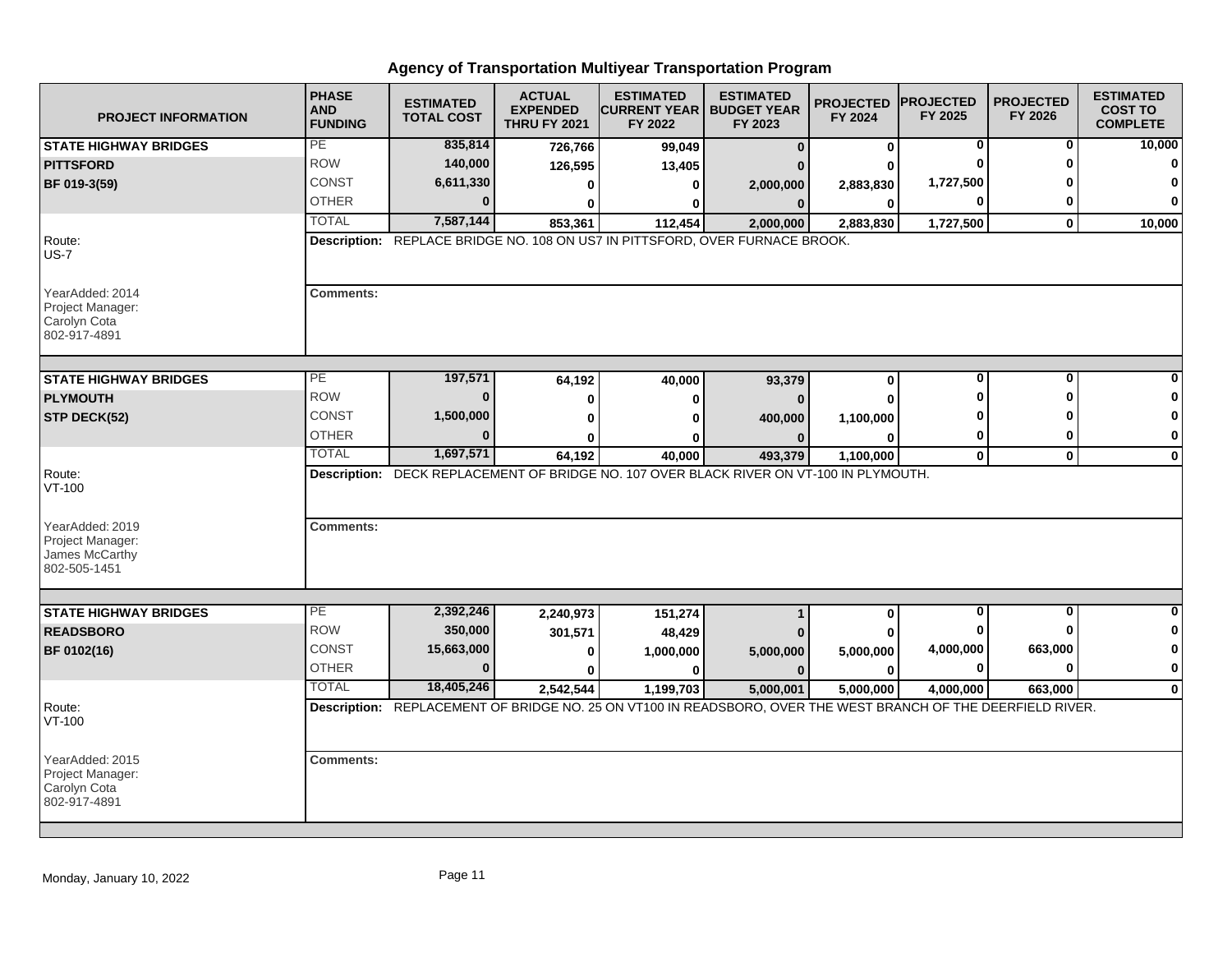| <b>PROJECT INFORMATION</b>                                          | <b>PHASE</b><br><b>AND</b><br><b>FUNDING</b> | <b>ESTIMATED</b><br><b>TOTAL COST</b> | <b>ACTUAL</b><br><b>EXPENDED</b><br><b>THRU FY 2021</b> | <b>ESTIMATED</b><br><b>CURRENT YEAR   BUDGET YEAR</b><br>FY 2022                                               | <b>ESTIMATED</b><br>FY 2023 | <b>PROJECTED</b><br>FY 2024 | <b>PROJECTED</b><br>FY 2025 | <b>PROJECTED</b><br>FY 2026 | <b>ESTIMATED</b><br><b>COST TO</b><br><b>COMPLETE</b> |
|---------------------------------------------------------------------|----------------------------------------------|---------------------------------------|---------------------------------------------------------|----------------------------------------------------------------------------------------------------------------|-----------------------------|-----------------------------|-----------------------------|-----------------------------|-------------------------------------------------------|
| <b>STATE HIGHWAY BRIDGES</b>                                        | PE                                           | $\bf{0}$                              | 0                                                       | 0                                                                                                              | $\Omega$                    | 0                           | 0                           | 0                           |                                                       |
| <b>RICHFORD</b>                                                     | <b>ROW</b>                                   | $\bf{0}$                              | 0                                                       | ŋ                                                                                                              |                             | U                           | ŋ                           | ŋ                           |                                                       |
| ER P20-1(806)C/2                                                    | <b>CONST</b>                                 | 1,606,250                             | 0                                                       | 50,000                                                                                                         | 1,556,250                   | ŋ                           |                             |                             |                                                       |
|                                                                     | <b>OTHER</b>                                 | $\Omega$                              | 0                                                       | $\bf{0}$                                                                                                       | $\Omega$                    | 0                           | 0                           | ŋ                           | 0                                                     |
|                                                                     | <b>TOTAL</b>                                 | 1,606,250                             | $\Omega$                                                | 50,000                                                                                                         | 1,556,250                   | $\mathbf{0}$                | $\mathbf{0}$                | $\mathbf{0}$                | $\mathbf{0}$                                          |
| Route:<br>VT105                                                     |                                              |                                       |                                                         | Description: Replacement of bridge #30 located on VT 105 in Richford at MM .9 due to ER VT20-1.                |                             |                             |                             |                             |                                                       |
| YearAdded: 2023<br>Project Manager:<br>Carolyn Cota<br>802-917-4891 | <b>Comments:</b>                             |                                       |                                                         |                                                                                                                |                             |                             |                             |                             |                                                       |
| <b>STATE HIGHWAY BRIDGES</b>                                        | PE                                           | 362,728                               |                                                         |                                                                                                                |                             |                             | $\mathbf 0$                 | $\bf{0}$                    |                                                       |
| <b>ROCKINGHAM</b>                                                   | <b>ROW</b>                                   | $\bf{0}$                              | 85,389                                                  | 190,000                                                                                                        | 87,340                      | 0                           | 0                           | ŋ                           |                                                       |
|                                                                     | <b>CONST</b>                                 | 2,727,580                             | 0                                                       | 0                                                                                                              | O                           | U                           | 1,327,580                   |                             | 0                                                     |
| BF 0113(83)                                                         | <b>OTHER</b>                                 | $\Omega$                              | 0                                                       | O                                                                                                              | $\Omega$                    | 1,400,000                   | 0                           | 0                           | 0                                                     |
|                                                                     | <b>TOTAL</b>                                 | 3,090,308                             | U<br>85,389                                             | ŋ<br>190,000                                                                                                   | 87,340                      | 0<br>1,400,000              | 1,327,580                   | $\mathbf 0$                 | $\bf{0}$                                              |
| Route:<br>$US-5$                                                    |                                              |                                       |                                                         | Description: Replace Bridge No. 38 on US-5 in Rockingham crossing the Green Mountain Railroad.                 |                             |                             |                             |                             |                                                       |
| YearAdded: 2021<br>Project Manager:<br>Robert Young<br>802-595-2358 | <b>Comments:</b>                             |                                       |                                                         |                                                                                                                |                             |                             |                             |                             |                                                       |
| <b>STATE HIGHWAY BRIDGES</b>                                        | $\overline{PE}$                              | 1,025,000                             | 32,291                                                  | 202,709                                                                                                        | 255,000                     | 280,000                     | 255,000                     | $\bf{0}$                    |                                                       |
| <b>ROCKINGHAM</b>                                                   | <b>ROW</b>                                   | 15,000                                | 0                                                       | 0                                                                                                              | 7,000                       | 8,000                       | 0                           |                             | 0                                                     |
| BF 025-1(48)                                                        | CONST                                        | 3,940,000                             | 0                                                       | ŋ                                                                                                              |                             | 0                           | 1,600,000                   | 2,340,000                   | 0                                                     |
|                                                                     | <b>OTHER</b>                                 | $\Omega$                              |                                                         |                                                                                                                |                             | ŋ                           | 0                           | $\bf{0}$                    | $\bf{0}$                                              |
|                                                                     | <b>TOTAL</b>                                 | 4,980,000                             | 32,291                                                  | 202,709                                                                                                        | 262,000                     | 288,000                     | 1,855,000                   | 2,340,000                   | $\mathbf 0$                                           |
| Route:<br>VT-103                                                    |                                              |                                       |                                                         | Description: Scoping to evaluate alternatives for bridge no. 3 on VT-103 in Rockingham crossing unnamed brook. |                             |                             |                             |                             |                                                       |
| YearAdded: 2021<br>Project Manager:<br>Robert Young<br>802-595-2358 | <b>Comments:</b>                             |                                       |                                                         |                                                                                                                |                             |                             |                             |                             |                                                       |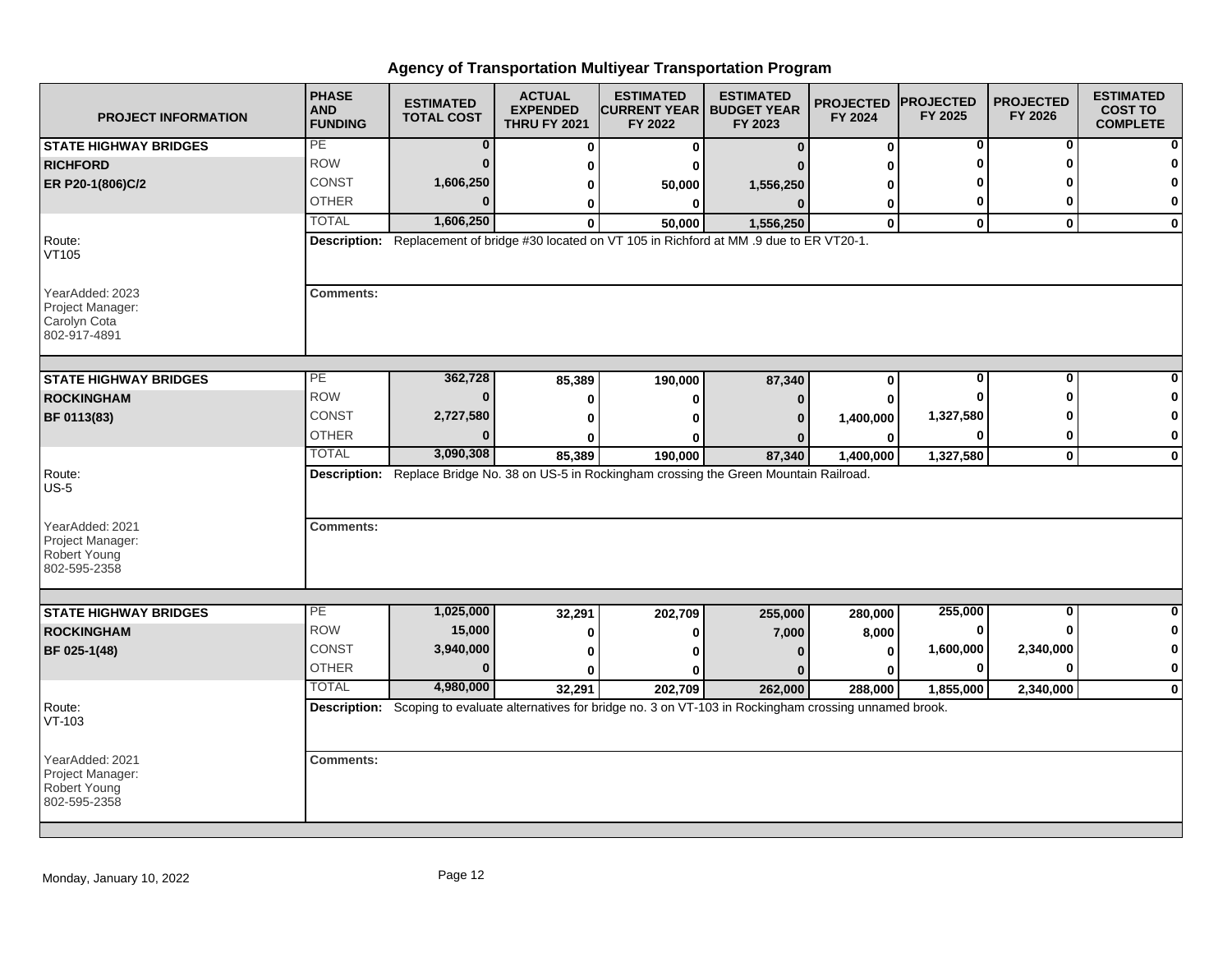| <b>PROJECT INFORMATION</b>                                                       | <b>PHASE</b><br><b>AND</b><br><b>FUNDING</b> | <b>ESTIMATED</b><br><b>TOTAL COST</b> | <b>ACTUAL</b><br><b>EXPENDED</b><br><b>THRU FY 2021</b> | <b>ESTIMATED</b><br><b>CURRENT YEAR   BUDGET YEAR</b><br>FY 2022                                                              | <b>ESTIMATED</b><br>FY 2023 | <b>PROJECTED</b><br>FY 2024 | <b>PROJECTED</b><br>FY 2025 | <b>PROJECTED</b><br>FY 2026 | <b>ESTIMATED</b><br><b>COST TO</b><br><b>COMPLETE</b> |
|----------------------------------------------------------------------------------|----------------------------------------------|---------------------------------------|---------------------------------------------------------|-------------------------------------------------------------------------------------------------------------------------------|-----------------------------|-----------------------------|-----------------------------|-----------------------------|-------------------------------------------------------|
| <b>STATE HIGHWAY BRIDGES</b>                                                     | PE                                           | 260,000                               | 25,239                                                  | 104,761                                                                                                                       | 130,000                     | $\bf{0}$                    | 0                           | 0                           | ŋ                                                     |
| <b>ROCKINGHAM</b>                                                                | <b>ROW</b>                                   | $\bf{0}$                              | $\Omega$                                                | 0                                                                                                                             | $\Omega$                    |                             |                             |                             |                                                       |
| NH CULV(66)                                                                      | <b>CONST</b>                                 | 1,400,000                             | 0                                                       | 0                                                                                                                             | 200,000                     | 1,200,000                   |                             |                             | 0                                                     |
|                                                                                  | <b>OTHER</b>                                 | $\Omega$                              | 0                                                       | 0                                                                                                                             | 0                           | $\bf{0}$                    | 0                           | O                           | 0                                                     |
|                                                                                  | <b>TOTAL</b>                                 | 1,660,000                             | 25,239                                                  | 104,761                                                                                                                       | 330,000                     | 1,200,000                   | $\bf{0}$                    | $\bf{0}$                    | 0                                                     |
| Route:<br>$VT-103$                                                               |                                              |                                       |                                                         | Description: REPLACEMENT OF BRIDGE NO. 6 (CULVERT) CARRYING BROOK ON VT-103 IN ROCKINGHAM.                                    |                             |                             |                             |                             |                                                       |
| YearAdded: 2019<br>Project Manager:<br>Robert Young<br>802-595-2358              | <b>Comments:</b>                             |                                       |                                                         |                                                                                                                               |                             |                             |                             |                             |                                                       |
| <b>STATE HIGHWAY BRIDGES</b>                                                     | PE                                           | 725,000                               | 0                                                       | 525,000                                                                                                                       | 200,000                     | 0                           | $\bf{0}$                    | O                           |                                                       |
| <b>ROYALTON</b>                                                                  | <b>ROW</b>                                   | $\Omega$                              | 0                                                       | 0                                                                                                                             | $\Omega$                    | O                           |                             |                             |                                                       |
| BF 0147(29)                                                                      | CONST                                        | 5,400,000                             | 0                                                       | 0                                                                                                                             | 400,000                     | 5,000,000                   |                             |                             | 0                                                     |
|                                                                                  | <b>OTHER</b>                                 | $\Omega$                              | 0                                                       | ŋ                                                                                                                             | $\Omega$                    | 0                           | 0                           | o                           | 0                                                     |
|                                                                                  | <b>TOTAL</b>                                 | 6,125,000                             | $\mathbf{0}$                                            | 525,000                                                                                                                       | 600,000                     | 5,000,000                   | $\bf{0}$                    | $\bf{0}$                    | 0                                                     |
| Route:<br>$VT-14$                                                                | Description:                                 | clearance and typical section.        |                                                         | Replacement of VT14 BR24 in Royalton, NECR over VT14 (NECR BR 35.01). Includes realignment of VT14 with an increased vertical |                             |                             |                             |                             |                                                       |
| YearAdded: 2023<br>Project Manager:<br><b>Robert Klinefelter</b><br>802-595-4403 | <b>Comments:</b>                             |                                       |                                                         |                                                                                                                               |                             |                             |                             |                             |                                                       |
| <b>STATE HIGHWAY BRIDGES</b>                                                     | PE                                           | 544,651                               | 514,128                                                 | 11,000                                                                                                                        | 19,523                      | 0                           | $\bf{0}$                    | O                           | 0                                                     |
| <b>SEARSBURG</b>                                                                 | <b>ROW</b>                                   | $\bf{0}$                              | 0                                                       | 0                                                                                                                             |                             |                             |                             | ŋ                           | 0                                                     |
| BF 010-1(50)                                                                     | <b>CONST</b>                                 | 4,625,000                             | 0                                                       | 0                                                                                                                             | 1,500,000                   | 3,125,000                   |                             |                             | 0                                                     |
|                                                                                  | <b>OTHER</b>                                 | $\Omega$                              | <sup>0</sup>                                            | ŋ                                                                                                                             | $\Omega$                    | <sup>0</sup>                | $\bf{0}$                    | $\mathbf{0}$                | 0                                                     |
|                                                                                  | <b>TOTAL</b>                                 | 5,169,651                             | 514,128                                                 | 11,000                                                                                                                        | 1,519,523                   | 3,125,000                   | $\mathbf 0$                 | $\mathbf{0}$                | $\bf{0}$                                              |
| Route:<br>$VT-9$                                                                 |                                              |                                       |                                                         | Description: REPLACEMENT OF BRIDGE NO. 20 ON VT9 IN SEARSBURG, OVER AN UNNAMED TRIBUTARY.                                     |                             |                             |                             |                             |                                                       |
| YearAdded: 2015<br>Project Manager:<br>Nicholas Wark<br>802-917-8391             | <b>Comments:</b>                             |                                       |                                                         |                                                                                                                               |                             |                             |                             |                             |                                                       |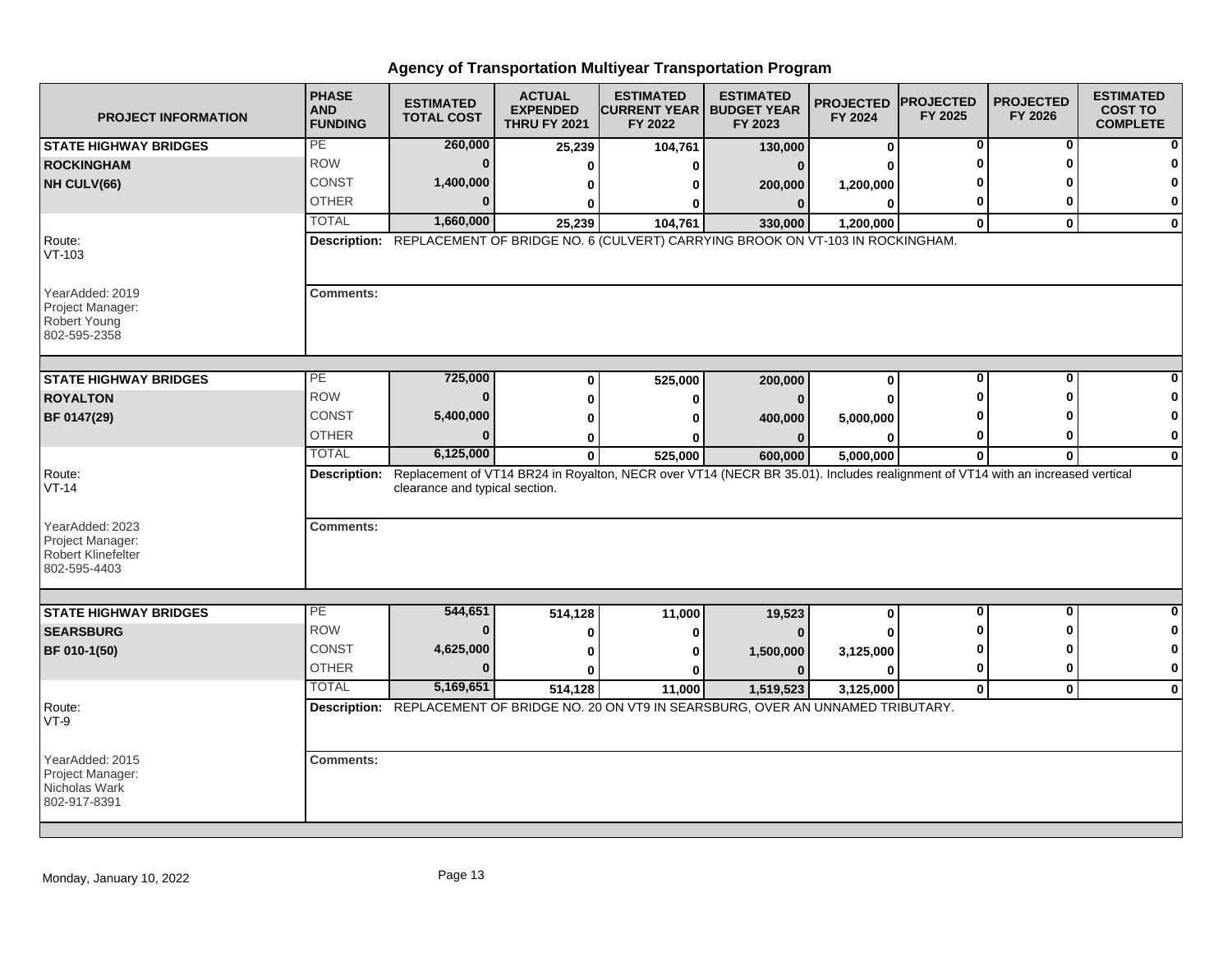| <b>PROJECT INFORMATION</b>                                            | <b>PHASE</b><br><b>AND</b><br><b>FUNDING</b> | <b>ESTIMATED</b><br><b>TOTAL COST</b> | <b>ACTUAL</b><br><b>EXPENDED</b><br><b>THRU FY 2021</b> | <b>ESTIMATED</b><br><b>CURRENT YEAR   BUDGET YEAR</b><br>FY 2022                                                                                          | <b>ESTIMATED</b><br>FY 2023 | <b>PROJECTED</b><br>FY 2024 | <b>PROJECTED</b><br>FY 2025 | <b>PROJECTED</b><br>FY 2026 | <b>ESTIMATED</b><br><b>COST TO</b><br><b>COMPLETE</b> |
|-----------------------------------------------------------------------|----------------------------------------------|---------------------------------------|---------------------------------------------------------|-----------------------------------------------------------------------------------------------------------------------------------------------------------|-----------------------------|-----------------------------|-----------------------------|-----------------------------|-------------------------------------------------------|
| <b>STATE HIGHWAY BRIDGES</b>                                          | PE                                           | 300,000                               | 120,381                                                 | 80,000                                                                                                                                                    | 50,000                      | 49,619                      | 0                           | 0                           | $\mathbf{0}$                                          |
| <b>SHAFTSBURY</b>                                                     | <b>ROW</b>                                   | 40,000                                | 0                                                       |                                                                                                                                                           | 35,000                      | 5,000                       |                             |                             | $\mathbf{0}$                                          |
| STP 014-1(6)                                                          | CONST                                        | 1,168,500                             | 0                                                       |                                                                                                                                                           | 0                           | 468,500                     | 700,000                     |                             | $\mathbf{0}$                                          |
|                                                                       | <b>OTHER</b>                                 |                                       | ŋ                                                       |                                                                                                                                                           | $\Omega$                    | $\mathbf{0}$                |                             |                             | $\mathbf{0}$                                          |
|                                                                       | <b>TOTAL</b>                                 | 1,508,500                             | 120,381                                                 | 80.000                                                                                                                                                    | 85,000                      | 523,119                     | 700,000                     | $\mathbf{0}$                | $\mathbf{0}$                                          |
| Route:<br>$VT-67$                                                     |                                              |                                       |                                                         | <b>Description:</b> REPLACEMENT OF BRIDGE NO. 1 ON VT-67 IN SHAFTSBURY.                                                                                   |                             |                             |                             |                             |                                                       |
| YearAdded: 2018<br>Project Manager:<br>Carolyn Cota<br>802-917-4891   | <b>Comments:</b>                             |                                       |                                                         |                                                                                                                                                           |                             |                             |                             |                             |                                                       |
| <b>STATE HIGHWAY BRIDGES</b>                                          | $\overline{PE}$                              | 150,000                               | 15,219                                                  | 35,000                                                                                                                                                    | 85,000                      | 14,781                      | 0                           | $\Omega$                    | 0                                                     |
| <b>SPRINGFIELD</b>                                                    | <b>ROW</b>                                   | $\bf{0}$                              | 0                                                       | 0                                                                                                                                                         | 0                           | 0                           |                             |                             | $\bf{0}$                                              |
| <b>BM19201</b>                                                        | CONST                                        | 700,000                               | 0                                                       |                                                                                                                                                           |                             | 150,000                     | 550,000                     |                             | $\mathbf 0$                                           |
|                                                                       | <b>OTHER</b>                                 | n                                     | U                                                       |                                                                                                                                                           |                             | n                           | O                           |                             | $\mathbf{0}$                                          |
|                                                                       | <b>TOTAL</b>                                 | 850,000                               | 15,219                                                  | 35,000                                                                                                                                                    | 85,000                      | 164,781                     | 550,000                     | $\mathbf{0}$                | $\mathbf{0}$                                          |
| Route:<br>$VT-106$                                                    |                                              |                                       |                                                         | Description: Bridge maintenance project to place a reinforced concrete invert in culvert (br. 4) located on VT-106 in Springfield carrying unnamed brook. |                             |                             |                             |                             |                                                       |
| YearAdded: 2019<br>Project Manager:<br>Laura Stone<br>802-917-4996    | <b>Comments:</b>                             |                                       |                                                         |                                                                                                                                                           |                             |                             |                             |                             |                                                       |
| <b>STATE HIGHWAY BRIDGES</b>                                          | PE                                           | 1,400,000                             | 0                                                       | 100,000                                                                                                                                                   | 1,000,000                   | 100,000                     | 100,000                     | 100,000                     | $\mathbf{0}$                                          |
| <b>STATEWIDE</b>                                                      | <b>ROW</b>                                   | 100,000                               | 0                                                       | 25,000                                                                                                                                                    | $\Omega$                    | 25,000                      | 25,000                      | 25,000                      | $\mathbf{0}$                                          |
|                                                                       | <b>CONST</b>                                 | 12,750,000                            | 0                                                       |                                                                                                                                                           | n                           | 1,250,000                   | 1,500,000                   | 10,000,000                  | $\mathbf{0}$                                          |
|                                                                       | <b>OTHER</b>                                 | $\bf{0}$                              | 0                                                       |                                                                                                                                                           | $\Omega$                    | $\bf{0}$                    | 0                           |                             | $\mathbf{0}$                                          |
|                                                                       | <b>TOTAL</b>                                 | 14,250,000                            | $\mathbf 0$                                             | 125,000                                                                                                                                                   | 1,000,000                   | 1,375,000                   | 1,625,000                   | 10,125,000                  | $\mathbf{0}$                                          |
| Route:                                                                |                                              | Description: CULVERT REPLACEMENT.     |                                                         |                                                                                                                                                           |                             |                             |                             |                             |                                                       |
| YearAdded: 2007<br>Project Manager:<br>Pamela Thurber<br>802-595-2270 | <b>Comments:</b>                             |                                       |                                                         |                                                                                                                                                           |                             |                             |                             |                             |                                                       |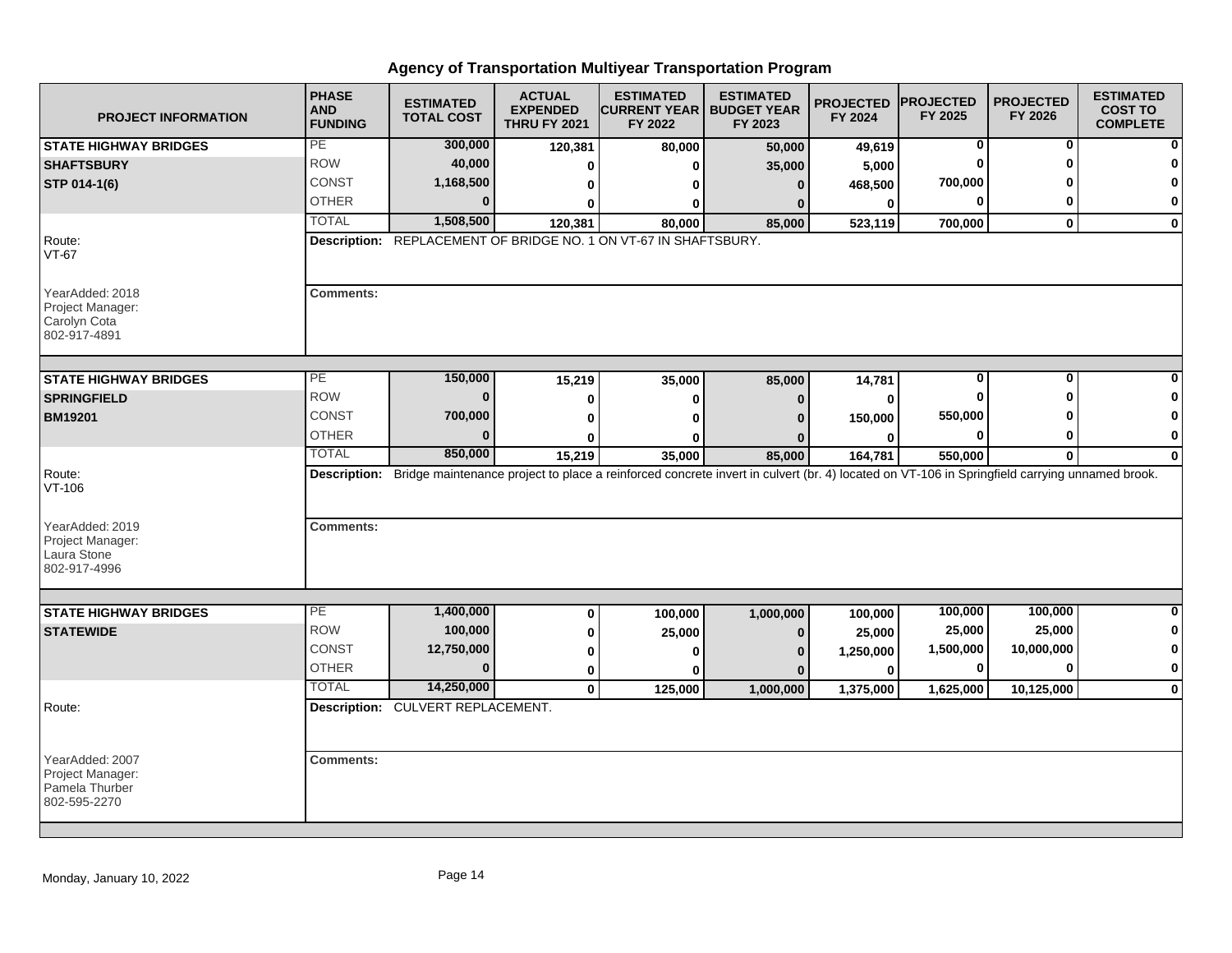| <b>PROJECT INFORMATION</b>                                                     | <b>PHASE</b><br><b>AND</b><br><b>FUNDING</b> | <b>ESTIMATED</b><br><b>TOTAL COST</b>                                                                                  | <b>ACTUAL</b><br><b>EXPENDED</b><br><b>THRU FY 2021</b> | <b>ESTIMATED</b><br><b>CURRENT YEAR   BUDGET YEAR</b><br>FY 2022 | <b>ESTIMATED</b><br>FY 2023 | <b>PROJECTED</b><br>FY 2024 | <b>PROJECTED</b><br>FY 2025 | <b>PROJECTED</b><br>FY 2026 | <b>ESTIMATED</b><br><b>COST TO</b><br><b>COMPLETE</b> |
|--------------------------------------------------------------------------------|----------------------------------------------|------------------------------------------------------------------------------------------------------------------------|---------------------------------------------------------|------------------------------------------------------------------|-----------------------------|-----------------------------|-----------------------------|-----------------------------|-------------------------------------------------------|
| <b>STATE HIGHWAY BRIDGES</b>                                                   | PE                                           | 521,494                                                                                                                | $\bf{0}$                                                | 117,494                                                          | 254,000                     | 50,000                      | 50,000                      | 50,000                      |                                                       |
| <b>STATEWIDE</b>                                                               | <b>ROW</b>                                   | 0                                                                                                                      | 0                                                       | 0                                                                |                             | 0                           | 0                           | $\mathbf{0}$                |                                                       |
|                                                                                | <b>CONST</b>                                 | 23,804,782                                                                                                             | 0                                                       | 2,302,282                                                        | 5,502,500                   | 4,000,000                   | 4,000,000                   | 8,000,000                   |                                                       |
|                                                                                | <b>OTHER</b>                                 | $\bf{0}$                                                                                                               | 0                                                       | $\mathbf{0}$                                                     | $\bf{0}$                    | $\bf{0}$                    | 0                           | <sup>0</sup>                | $\bf{0}$                                              |
|                                                                                | <b>TOTAL</b>                                 | 24,326,276                                                                                                             | $\mathbf 0$                                             | 2,419,776                                                        | 5,756,500                   | 4,050,000                   | 4,050,000                   | 8,050,000                   | $\mathbf{0}$                                          |
| Route:                                                                         |                                              | <b>Description: BRIDGE MAINTENANCE.</b>                                                                                |                                                         |                                                                  |                             |                             |                             |                             |                                                       |
| YearAdded: 2008<br>Project Manager:<br>Pamela Thurber<br>802-595-2270          | <b>Comments:</b>                             |                                                                                                                        |                                                         |                                                                  |                             |                             |                             |                             |                                                       |
| <b>STATE HIGHWAY BRIDGES</b>                                                   | PE                                           | 11,546,567                                                                                                             |                                                         |                                                                  |                             |                             | 2,755,000                   | 2,310,000                   |                                                       |
| <b>STATEWIDE</b>                                                               | <b>ROW</b>                                   | 200,000                                                                                                                | $\bf{0}$                                                | 691,490                                                          | 2,516,107                   | 3,273,970                   | 50,000                      | 50,000                      |                                                       |
|                                                                                | <b>CONST</b>                                 | 40,040,000                                                                                                             | $\bf{0}$<br>$\bf{0}$                                    | 50,000<br>0                                                      | $\bf{0}$                    | 50,000<br>1,100,000         | 5,510,000                   | 32,930,000                  |                                                       |
|                                                                                | <b>OTHER</b>                                 | $\bf{0}$                                                                                                               | 0                                                       | 0                                                                | 500,000                     | 0                           | 0                           | $\bf{0}$                    | $\mathbf 0$                                           |
|                                                                                | <b>TOTAL</b>                                 | 51,786,567                                                                                                             | 0                                                       | 741,490                                                          | 3,016,107                   | 4,423,970                   | 8,315,000                   | 35,290,000                  | $\bf{0}$                                              |
| Route:                                                                         |                                              | Description: PROJECT IS FOR THE AGENCY'S ESTIMATED EXPENDITURES ON TRANSPORTATION - STATE HIGHWAY BRIDGE PROJECTS THAT |                                                         |                                                                  |                             |                             |                             |                             |                                                       |
| YearAdded: Prior to 2006                                                       | <b>Comments:</b>                             |                                                                                                                        |                                                         | ARE CURRENTLY UNDER DEVELOPMENT, EVALUATION AND SCOPING.         |                             |                             |                             |                             |                                                       |
| Project Manager:<br>Pamela Thurber<br>802-595-2270                             |                                              |                                                                                                                        |                                                         |                                                                  |                             |                             |                             |                             |                                                       |
| <b>STATE HIGHWAY BRIDGES</b>                                                   | PE                                           | $\bf{0}$                                                                                                               | $\bf{0}$                                                | $\mathbf 0$                                                      | $\bf{0}$                    | $\mathbf{0}$                | $\bf{0}$                    | 0                           | $\bf{0}$                                              |
| <b>STATEWIDE</b>                                                               | <b>ROW</b>                                   | $\bf{0}$                                                                                                               | ŋ                                                       | 0                                                                |                             |                             |                             | ŋ                           | 0                                                     |
| BR NBIS()                                                                      | <b>CONST</b>                                 | $\bf{0}$                                                                                                               | 0                                                       | Λ                                                                |                             |                             | $\bf{0}$                    | ŋ                           | 0                                                     |
|                                                                                | <b>OTHER</b>                                 | 4,250,000                                                                                                              | $\bf{0}$                                                | 850,000                                                          | 850,000                     | 850,000                     | 850,000                     | 850,000                     | $\bf{0}$                                              |
|                                                                                | <b>TOTAL</b>                                 | 4,250,000                                                                                                              | $\mathbf{0}$                                            | 850.000                                                          | 850.000                     | 850.000                     | 850,000                     | 850,000                     | $\bf{0}$                                              |
| Route:                                                                         |                                              | Description: INVENTORY, INSPECTION AND CLASSIFICATION OF BRIDGES ON THE FEDERAL-AID SYSTEM.                            |                                                         |                                                                  |                             |                             |                             |                             |                                                       |
| YearAdded: Prior to 2006<br>Project Manager:<br>Pamela Thurber<br>802-595-2270 | <b>Comments:</b>                             |                                                                                                                        |                                                         |                                                                  |                             |                             |                             |                             |                                                       |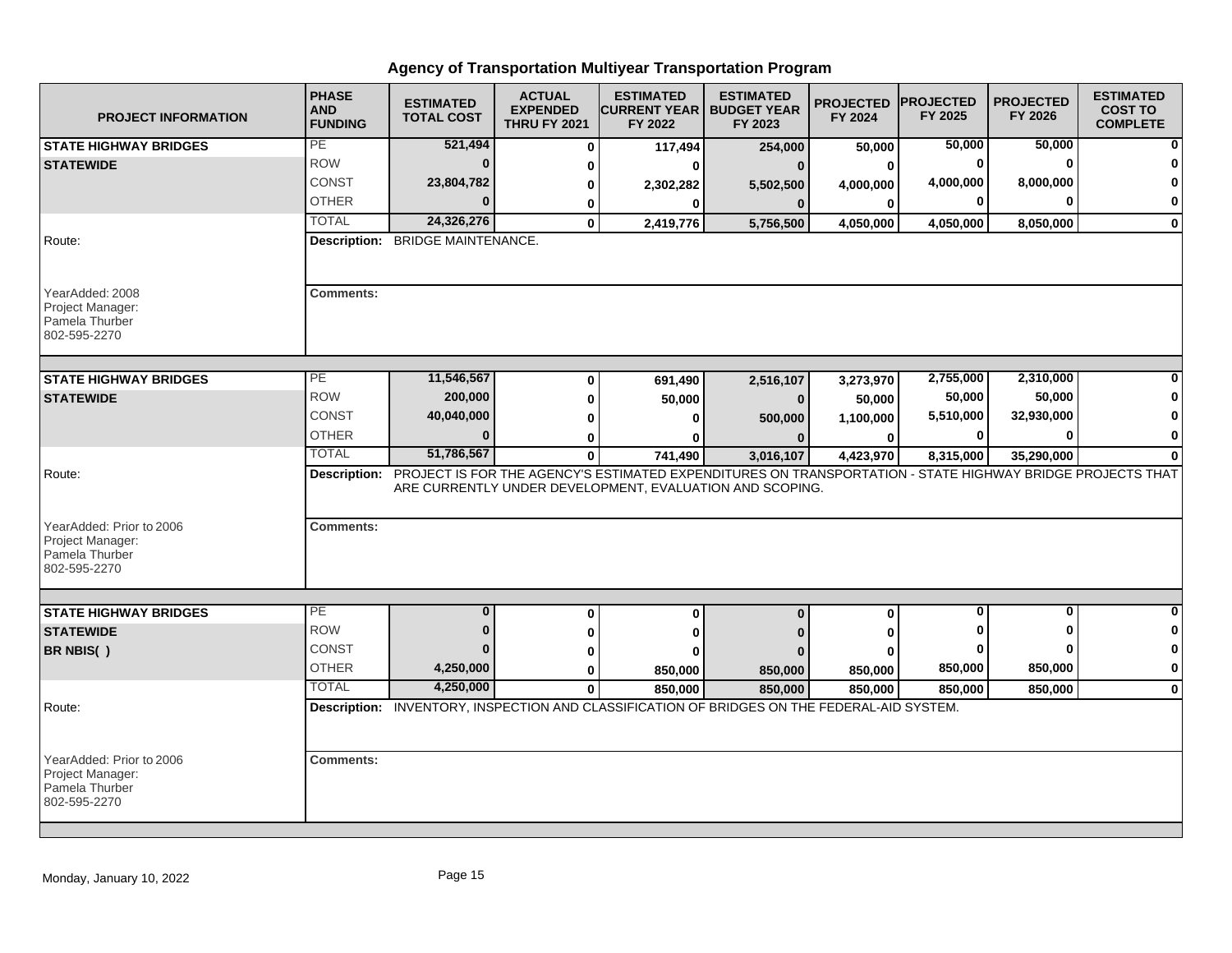| <b>PROJECT INFORMATION</b>                                            | <b>PHASE</b><br><b>AND</b><br><b>FUNDING</b> | <b>ESTIMATED</b><br><b>TOTAL COST</b>                                | <b>ACTUAL</b><br><b>EXPENDED</b><br><b>THRU FY 2021</b> | <b>ESTIMATED</b><br><b>CURRENT YEAR   BUDGET YEAR</b><br>FY 2022                                  | <b>ESTIMATED</b><br>FY 2023 | <b>PROJECTED</b><br>FY 2024 | <b>PROJECTED</b><br>FY 2025 | <b>PROJECTED</b><br>FY 2026 | <b>ESTIMATED</b><br><b>COST TO</b><br><b>COMPLETE</b> |
|-----------------------------------------------------------------------|----------------------------------------------|----------------------------------------------------------------------|---------------------------------------------------------|---------------------------------------------------------------------------------------------------|-----------------------------|-----------------------------|-----------------------------|-----------------------------|-------------------------------------------------------|
| <b>STATE HIGHWAY BRIDGES</b>                                          | PE                                           | 250,000                                                              | $\bf{0}$                                                | 50,000                                                                                            | 50,000                      | 50,000                      | 50,000                      | 50,000                      |                                                       |
| <b>STATEWIDE</b>                                                      | <b>ROW</b>                                   | $\mathbf{0}$                                                         | 0                                                       | ŋ                                                                                                 |                             | $\bf{0}$                    | $\bf{0}$                    | $\Omega$                    |                                                       |
| <b>State Bridge Emergent Needs</b>                                    | <b>CONST</b>                                 | 6,000,000                                                            | 0                                                       | 1,000,000                                                                                         | 2,000,000                   | 1,000,000                   | 1,000,000                   | 1,000,000                   |                                                       |
|                                                                       | <b>OTHER</b>                                 | $\Omega$                                                             | 0                                                       | 0                                                                                                 | 0                           | $\bf{0}$                    | 0                           | U                           | O                                                     |
|                                                                       | <b>TOTAL</b>                                 | 6,250,000                                                            | $\bf{0}$                                                | 1,050,000                                                                                         | 2,050,000                   | 1,050,000                   | 1,050,000                   | 1,050,000                   | $\mathbf 0$                                           |
| Route:                                                                |                                              | Description: Project is for statewide bridge related emergent needs. |                                                         |                                                                                                   |                             |                             |                             |                             |                                                       |
| YearAdded: 2020<br>Project Manager:<br>Pamela Thurber<br>802-595-2270 | <b>Comments:</b>                             |                                                                      |                                                         |                                                                                                   |                             |                             |                             |                             |                                                       |
| <b>STATE HIGHWAY BRIDGES</b>                                          | $\overline{PE}$                              | 35,000                                                               | 23,186                                                  | 11,814                                                                                            | $\mathbf 0$                 | 0                           | $\bf{0}$                    | 0                           |                                                       |
| <b>STOWE</b>                                                          | <b>ROW</b>                                   | 10,000                                                               | 0                                                       | 10,000                                                                                            |                             | 0                           | Ω                           | Λ                           |                                                       |
| ER P20-1(803)                                                         | CONST                                        | $\bf{0}$                                                             | 0                                                       | ŋ                                                                                                 |                             | O                           |                             |                             |                                                       |
|                                                                       | <b>OTHER</b>                                 | $\bf{0}$                                                             | ŋ                                                       | ŋ                                                                                                 |                             | $\bf{0}$                    | 0                           | 0                           | 0                                                     |
|                                                                       | <b>TOTAL</b>                                 | 45,000                                                               | 23,186                                                  | 21,814                                                                                            | $\mathbf{0}$                | $\mathbf 0$                 | $\mathbf{0}$                | $\mathbf{0}$                | $\bf{0}$                                              |
| Route:<br>VT-108                                                      |                                              |                                                                      |                                                         | Description: Replacement of culvert at MM 4.10 on VT 108 in Stowe over Lull's Brook (PID #95423). |                             |                             |                             |                             |                                                       |
| YearAdded: 2022<br>Project Manager:<br>Nicholas Wark<br>802-917-8391  | <b>Comments:</b>                             |                                                                      |                                                         |                                                                                                   |                             |                             |                             |                             |                                                       |
| <b>STATE HIGHWAY BRIDGES</b>                                          | PE                                           | 313,271                                                              |                                                         | 85,231                                                                                            |                             |                             | 0                           | 0                           | $\bf{0}$                                              |
| <b>TOPSHAM</b>                                                        | <b>ROW</b>                                   | $\bf{0}$                                                             | 38,761<br>0                                             | ŋ                                                                                                 | 95,000                      | 94,279<br>$\Omega$          |                             | ŋ                           | -0                                                    |
| BF 031-1(13)                                                          | <b>CONST</b>                                 | 2,065,000                                                            | 0                                                       | ŋ                                                                                                 |                             | 465,000                     | 1,600,000                   | ŋ                           | 0                                                     |
|                                                                       | <b>OTHER</b>                                 | $\Omega$                                                             | 0                                                       | Λ                                                                                                 |                             | O                           | $\bf{0}$                    | $\bf{0}$                    | $\bf{0}$                                              |
|                                                                       | <b>TOTAL</b>                                 | 2,378,271                                                            | 38,761                                                  | 85,231                                                                                            | 95,000                      | 559,279                     | 1,600,000                   | $\mathbf{0}$                | $\mathbf 0$                                           |
| Route:<br>$VT-25$                                                     |                                              |                                                                      |                                                         | Description: Replace Bridge No. 23 on VT-25 in Topsham crossing the Waits River.                  |                             |                             |                             |                             |                                                       |
| YearAdded: 2021<br>Project Manager:<br>Cory Burrall<br>802-917-8536   | <b>Comments:</b>                             |                                                                      |                                                         |                                                                                                   |                             |                             |                             |                             |                                                       |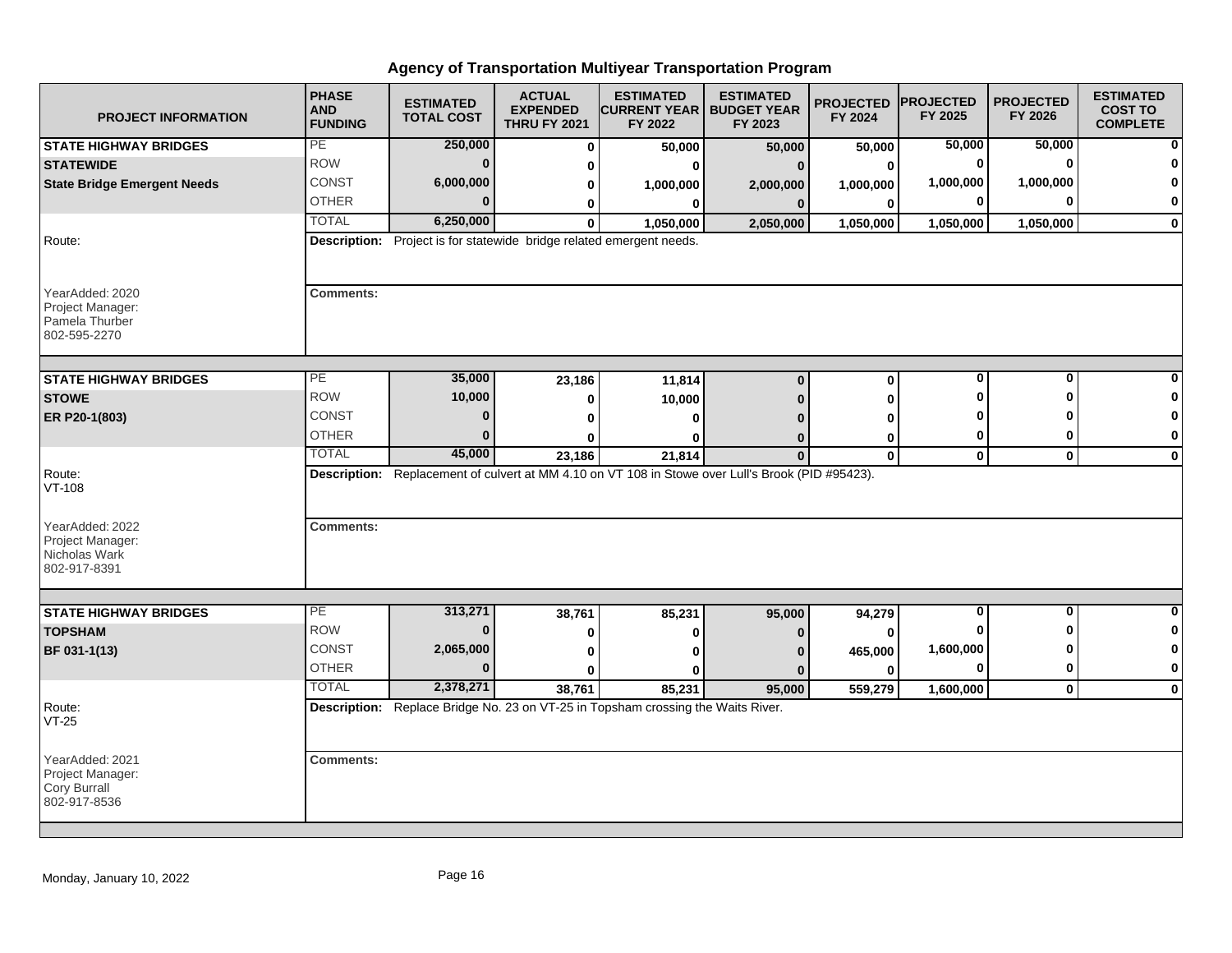| <b>PROJECT INFORMATION</b>                                                      | <b>PHASE</b><br><b>AND</b><br><b>FUNDING</b> | <b>ESTIMATED</b><br><b>TOTAL COST</b>       | <b>ACTUAL</b><br><b>EXPENDED</b><br><b>THRU FY 2021</b> | <b>ESTIMATED</b><br><b>CURRENT YEAR   BUDGET YEAR</b><br>FY 2022                                                                                 | <b>ESTIMATED</b><br>FY 2023 | <b>PROJECTED</b><br>FY 2024 | <b>PROJECTED</b><br>FY 2025 | <b>PROJECTED</b><br>FY 2026 | <b>ESTIMATED</b><br><b>COST TO</b><br><b>COMPLETE</b> |
|---------------------------------------------------------------------------------|----------------------------------------------|---------------------------------------------|---------------------------------------------------------|--------------------------------------------------------------------------------------------------------------------------------------------------|-----------------------------|-----------------------------|-----------------------------|-----------------------------|-------------------------------------------------------|
| <b>STATE HIGHWAY BRIDGES</b>                                                    | PE                                           | 536,694                                     | 175,539                                                 | 261,155                                                                                                                                          | 100,000                     | $\bf{0}$                    | 0                           | 0                           | $\mathbf{0}$                                          |
| <b>WATERBURY</b>                                                                | <b>ROW</b>                                   | 1,000                                       | 0                                                       | 1,000                                                                                                                                            |                             |                             |                             |                             | $\bf{0}$                                              |
| BF 0284(33)                                                                     | <b>CONST</b>                                 | 5,000,000                                   |                                                         | ŋ                                                                                                                                                | 0                           | 2,500,000                   | 2,500,000                   |                             | 0                                                     |
|                                                                                 | <b>OTHER</b>                                 | $\bf{0}$                                    |                                                         |                                                                                                                                                  |                             | $\bf{0}$                    | ŋ                           |                             | $\mathbf{0}$                                          |
|                                                                                 | <b>TOTAL</b>                                 | 5,537,694                                   | 175,539                                                 | 262,155                                                                                                                                          | 100,000                     | 2,500,000                   | 2,500,000                   | 0                           | $\mathbf{0}$                                          |
| Route:<br>$US-2$                                                                | <b>Description:</b>                          | substructures.                              |                                                         | Rehabilitation of BR44 on US2 in Waterbury over the Little River, including replacement of the superstructure and rehabilitation of the existing |                             |                             |                             |                             |                                                       |
| YearAdded: 2014<br>Project Manager:<br>Thilliyar Mahendraratnam<br>802-917-2758 | <b>Comments:</b>                             |                                             |                                                         |                                                                                                                                                  |                             |                             |                             |                             |                                                       |
| <b>STATE HIGHWAY BRIDGES</b>                                                    | $\overline{PE}$                              | 419,918                                     | 93,686                                                  | 150,000                                                                                                                                          | 150,000                     | 26,232                      | 0                           | $\Omega$                    |                                                       |
| <b>WORCESTER</b>                                                                | <b>ROW</b>                                   | 10,000                                      | 0                                                       | 4,000                                                                                                                                            | 6,000                       |                             |                             |                             | $\bf{0}$                                              |
| BF 0241(56)                                                                     | CONST                                        | 1,894,330                                   | 0                                                       |                                                                                                                                                  |                             | 541,775                     | 1,352,555                   |                             | $\mathbf 0$                                           |
|                                                                                 | <b>OTHER</b>                                 | ŋ                                           |                                                         |                                                                                                                                                  |                             |                             |                             |                             | $\mathbf{0}$                                          |
|                                                                                 | <b>TOTAL</b>                                 | 2,324,248                                   | 93,686                                                  | 154,000                                                                                                                                          | 156,000                     | 568,007                     | 1,352,555                   | $\mathbf 0$                 | $\mathbf{0}$                                          |
| Route:<br>$VT-12$                                                               |                                              |                                             |                                                         | Description: Replace culvert with precast concrete box or open bottom buried structure.                                                          |                             |                             |                             |                             |                                                       |
| YearAdded: 2021<br>Project Manager:<br>Laura Stone<br>802-917-4996              | <b>Comments:</b>                             |                                             |                                                         |                                                                                                                                                  |                             |                             |                             |                             |                                                       |
|                                                                                 | PE                                           | 442,052                                     |                                                         |                                                                                                                                                  |                             |                             | 21,011                      | $\bf{0}$                    | $\mathbf{0}$                                          |
| <b>STATE HIGHWAY BRIDGES</b><br><b>WORCESTER</b>                                | <b>ROW</b>                                   | $\Omega$                                    | 86,040                                                  | 135,000                                                                                                                                          | 135,000                     | 65,000                      | $\bf{0}$                    |                             | $\mathbf{0}$                                          |
|                                                                                 | <b>CONST</b>                                 | 4,183,761                                   | 0                                                       |                                                                                                                                                  |                             | 0                           | 1,180,000                   | 3,003,761                   | $\mathbf{0}$                                          |
| BF 0241(57)                                                                     | <b>OTHER</b>                                 | $\bf{0}$                                    | 0                                                       |                                                                                                                                                  |                             | 0                           | 0                           |                             | $\mathbf{0}$                                          |
|                                                                                 | <b>TOTAL</b>                                 | 4,625,812                                   | 0                                                       |                                                                                                                                                  |                             | O                           |                             |                             |                                                       |
| Route:                                                                          |                                              | Description: Replace Bridge No. 89 on VT12. | 86.040                                                  | 135,000                                                                                                                                          | 135,000                     | 65,000                      | 1,201,011                   | 3,003,761                   | $\mathbf{0}$                                          |
| $VT-12$                                                                         |                                              |                                             |                                                         |                                                                                                                                                  |                             |                             |                             |                             |                                                       |
| YearAdded: 2021<br>Project Manager:<br>Laura Stone<br>802-917-4996              | <b>Comments:</b>                             |                                             |                                                         |                                                                                                                                                  |                             |                             |                             |                             |                                                       |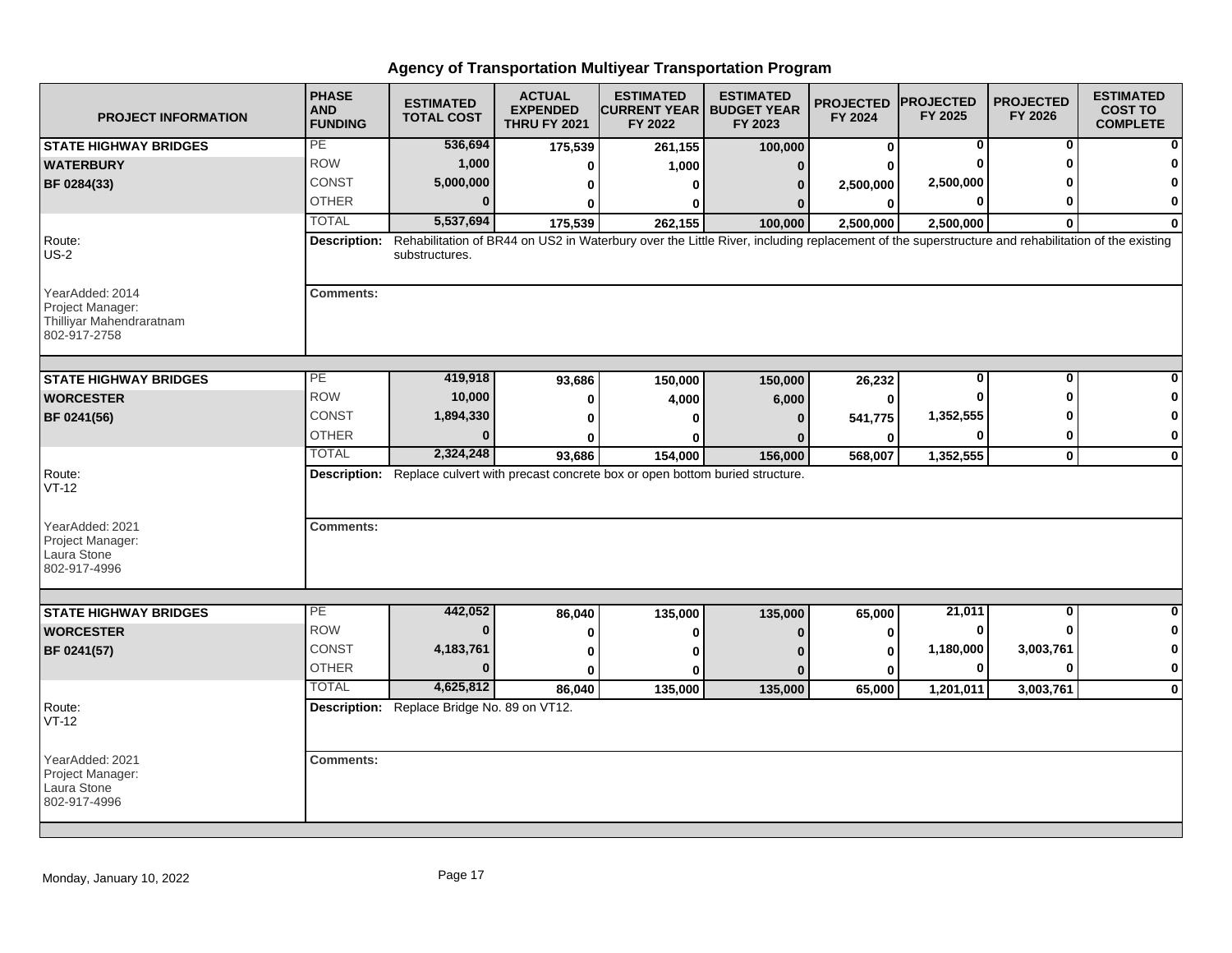| <b>PROJECT INFORMATION</b>                                                  | <b>PHASE</b><br><b>AND</b><br><b>FUNDING</b> | <b>ESTIMATED</b><br><b>TOTAL COST</b> | <b>ACTUAL</b><br><b>EXPENDED</b><br><b>THRU FY 2021</b> | <b>ESTIMATED</b><br><b>CURRENT YEAR</b><br>FY 2022 | <b>ESTIMATED</b><br><b>BUDGET YEAR</b><br>FY 2023 | <b>PROJECTED</b><br>FY 2024 | <b>IPROJECTED</b><br>FY 2025 | <b>PROJECTED</b><br>FY 2026 | <b>ESTIMATED</b><br><b>COST TO</b><br><b>COMPLETE</b> |
|-----------------------------------------------------------------------------|----------------------------------------------|---------------------------------------|---------------------------------------------------------|----------------------------------------------------|---------------------------------------------------|-----------------------------|------------------------------|-----------------------------|-------------------------------------------------------|
| <b>STATE HIGHWAY BRIDGES</b>                                                | PE                                           | 330,876                               | 107,285                                                 | 100,000                                            | 95,000                                            | 28,591                      |                              |                             | 0                                                     |
| <b>WORCESTER</b>                                                            | <b>ROW</b>                                   | 25,000                                |                                                         | 10,000                                             | 15,000                                            |                             |                              |                             |                                                       |
| <b>BF 0241(59)</b>                                                          | <b>CONST</b>                                 | 2,938,767                             |                                                         |                                                    | 0                                                 | 970,000                     | 1,968,767                    |                             |                                                       |
|                                                                             | <b>OTHER</b>                                 |                                       | 0                                                       |                                                    |                                                   |                             |                              | $\mathbf{0}$                | 0                                                     |
|                                                                             | <b>TOTAL</b>                                 | 3,294,643                             | 107,285                                                 | 110,000                                            | 110,000                                           | 998,591                     | 1,968,767                    | $\mathbf{0}$                | 0                                                     |
| Route:<br>VT-12                                                             | Description:                                 |                                       | Replace Bridge No. 84 with a wider structure.           |                                                    |                                                   |                             |                              |                             |                                                       |
| YearAdded: Prior to 2006<br>Project Manager:<br>Laura Stone<br>802-917-4996 | <b>Comments:</b>                             |                                       |                                                         |                                                    |                                                   |                             |                              |                             |                                                       |
|                                                                             |                                              |                                       |                                                         |                                                    |                                                   |                             |                              |                             |                                                       |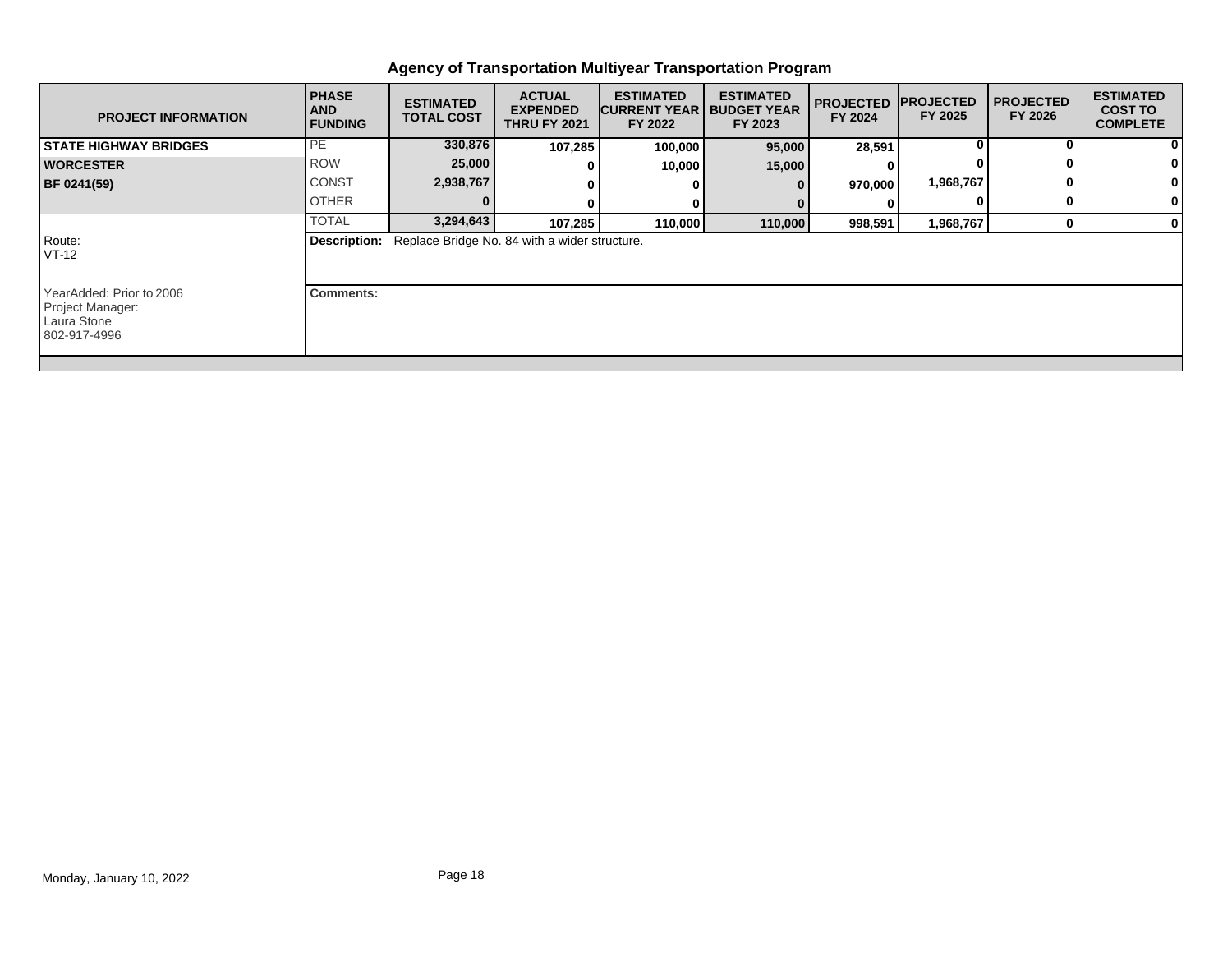## **State Highway Bridges - CAPITAL PROGRAM**

### **SFY 2023 D&E**

| <b>Project Name</b> | <b>Manager</b>            | Project<br><b>Number</b> | Route   | <b>Bridge</b>  | <b>PE</b> | <b>ROW</b> | <b>Const</b> | Total     | Federal   | <b>State</b> | Local | Year<br><b>Added</b> |
|---------------------|---------------------------|--------------------------|---------|----------------|-----------|------------|--------------|-----------|-----------|--------------|-------|----------------------|
| <b>BERLIN</b>       | Laura Stone               | BF 0241(60)              | $VT-12$ | 67             | 164,907   | 0          | 0            | 164,907   | 131,926   | 32,981       | 0     | 2023                 |
| <b>BETHEL</b>       | James McCarthy            | ST TRUS(2)               |         |                | 1,200     | 0          | 0            | 1,200     | 0         | 1,200        | 0     | 2018                 |
| <b>BLOOMFIELD</b>   | Laura Stone               | BF 0271(27)              | VT-102  | 9              | 155,000   | 0          | 0            | 155,000   | 124,000   | 31,000       | 0     | 2023                 |
| <b>BUEL'S GORE</b>  | Laura Stone               | BF 0200(11)              | $VT-17$ | 29             | 130,000   | 0          | 0            | 130,000   | 104,000   | 26,000       | 0     | 2023                 |
| <b>COVENTRY</b>     | <b>Robert Klinefelter</b> | BF 0251(49)              | $VT-14$ | 132            | 100,000   | 0          | 0            | 100,000   | 80,000    | 20,000       | 0     | 2023                 |
| <b>EDEN</b>         | Laura Stone               | BF 029-2(15)             | VT-100  | 220            | 75,000    | 0          | 0            | 75,000    | 60,000    | 15,000       | 0     | 2023                 |
| LUNENBURG           | Laura Stone               | BF 028-4(34)             | $US-2$  | 123            | 190,000   | 0          | 0            | 190,000   | 152,000   | 38,000       | 0     | 2023                 |
| <b>STATEWIDE</b>    | Pamela Thurber            |                          |         |                | 1,500,000 | 0          | 500,000      | 2,000,000 | 1,600,000 | 400,000      | 0     | 2020                 |
| <b>WILLISTON</b>    | Gary Laroche              | BF 5500(19)              | $US-2$  | 23             | 200,000   | 0          | 0            | 200,000   | 160,000   | 40,000       | 0     | 2023                 |
|                     |                           |                          |         | <b>Totals:</b> | 2,516,107 | 0          | 500,000      | 3,016,107 | 2,411,926 | 604,181      | 0     |                      |